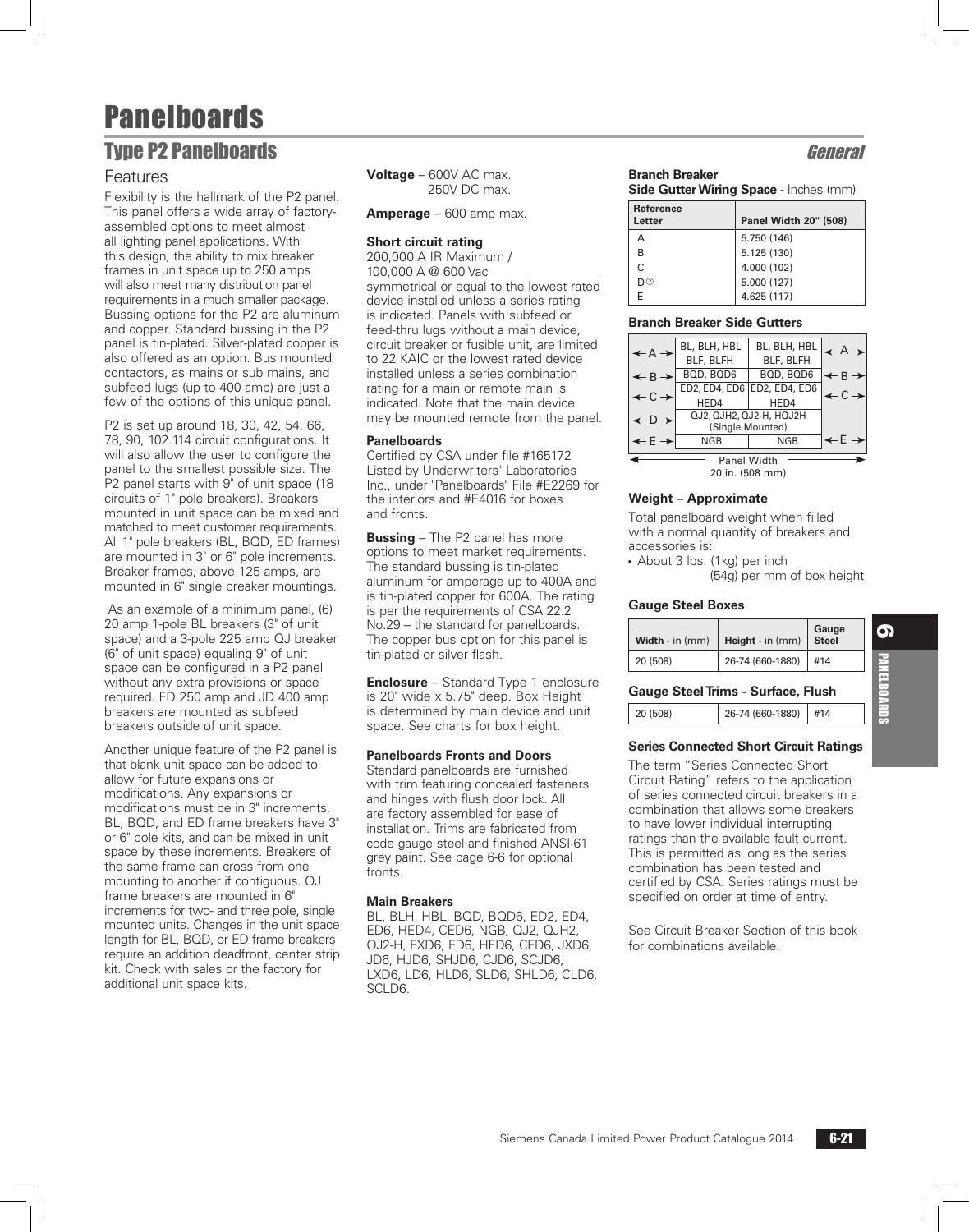## **Type P2 Panelboards** The Selection/Dimensions

### P2 Box Size Requirements

Base Box Size Requirements for P2 Panels with Standard Line Lugs are for 1" module (BL, BQD, ED, NGB) branch breakers and provisions. Unit Spaces range from 9" to 57" (in 6" increments). Boxes range from 26" to 74" high (i Inclusion of optional modifications may require size increases that must be added to these base values to calculate the final box size for the panel (see pages 6-29, 6-30). For service entrance application, breaker is vertically mounted only.

|                                         |      | P2 Panels, with standard Line lugs unit space (starting with 9" and adding 6" increments) - "A" dimension |              |                                    |                               |                              |                      |                                  |                             |                               |                          |                   |                    |            |                    |
|-----------------------------------------|------|-----------------------------------------------------------------------------------------------------------|--------------|------------------------------------|-------------------------------|------------------------------|----------------------|----------------------------------|-----------------------------|-------------------------------|--------------------------|-------------------|--------------------|------------|--------------------|
| <b>Main Lugs</b><br><b>Box Height -</b> |      |                                                                                                           |              | <b>Main Breakers</b>               |                               |                              |                      |                                  |                             |                               |                          |                   |                    |            |                    |
| Inches (mm)<br>"B" dimension            | 125A | 250A                                                                                                      | 400A<br>600A | 125A Horiz.<br>BL, BQD,<br>NGB, ED | 125A<br>Vert.<br>$ED^{\odot}$ | 125A<br>Horiz.<br><b>CED</b> | 225A<br>Horiz.<br>QJ | 225A<br>Vert.<br>QJ <sup>①</sup> | 250A<br>Horiz.<br><b>FD</b> | 250A<br>Vert.<br>$FD^{\odot}$ | 250A<br><b>CFD</b>       | 400A<br><b>JD</b> | 400A<br><b>CJD</b> | 600A<br>LD | 600A<br><b>CLD</b> |
| 26 (660)                                | 9    |                                                                                                           | -            | 9                                  |                               | $\overline{\phantom{a}}$     |                      | _                                | -                           | -                             | $\overline{\phantom{a}}$ | -                 | -                  | -          |                    |
| 32 (813)                                | 15   | 9                                                                                                         | -            | 15                                 | 9                             | 9                            | 9                    | -                                | -                           | -                             | -                        | -                 | -                  | -          |                    |
| 38 (965)                                | 21   | 15                                                                                                        | 9            | 21                                 | 15                            | 15                           | 15                   | 9                                | 9                           | -                             | -                        | -                 | -                  | -          |                    |
| 44 (1118)                               | 27   | 21                                                                                                        | 15           | 27                                 | 21                            | 21                           | 21                   | 15                               | 15                          | 9                             | -                        | -                 |                    | -          |                    |
| 50 (1270)                               | 33   | 27                                                                                                        | 21           | 33                                 | 27                            | 27                           | 27                   | 21                               | 21                          | 15                            | 9                        | 9                 | -                  | -          |                    |
| 56 (1422)                               | 39   | 33                                                                                                        | 27           | 39                                 | 33                            | 33                           | 33                   | 27                               | 27                          | 21                            | 15                       | 15                | -                  | 9          |                    |
| 62 (1575)                               | 45   | 39                                                                                                        | 33           | 45                                 | 39                            | 39                           | 39                   | 33                               | 33                          | 27                            | 21                       | 21                | 9                  | 15         | 9                  |
| 68 (1727)                               | 51   | 45                                                                                                        | 39           | 51                                 | 45                            | 45                           | 45                   | 39                               | 39                          | 33                            | 27                       | 27                | 15                 | 21         | 15                 |
| 74 (1880)                               | 57   | 51                                                                                                        | 45           | 57                                 | 51                            | 51                           | 51                   | 45                               | 45                          | 39                            | 33                       | 33                | 21                 | 27         | 21                 |

#### **Main Breaker Wire Bending Space -** Inches (mm)

|                   | <b>Breaker Frames</b> | <b>Side Gutter</b> | <b>Neutral Location</b> |
|-------------------|-----------------------|--------------------|-------------------------|
| <b>Panel Amps</b> |                       | $C^{\odot}$        | $D^{\circledcirc}$      |
| 100               | <b>BL</b>             | 5.75 (146)         | 8.00 (203)              |
|                   | <b>BOD</b>            | 5.13(130)          | 8.00 (203)              |
|                   | <b>NGB</b>            | 4.63(118)          | 8.00(203)               |
| 125               | ED (horiz.)           | 4.00(102)          | 8.00(203)               |
|                   | ED (vert.)            | 6.56(167)          | 11.13 (283)             |
| 225               | QJ (horiz.)           | 5.00(127)          | 7.00 (178)              |
|                   | $QJ$ (vert.)          | 10.06 (256)        | 16.69 (423)             |
| 250               | FD (horiz.)           | 5.00(127)          | 7.00 (178)              |
|                   | FD (vert.)            | 13.25 (337)        | 22.72 (577)             |
| 400               | JD                    | 15.38 (391)        | 25.00 (635)             |
| 600               | LD                    | 15.38 (391)        | 23.00 (584)             |

#### **Main breaker wire bending space diagram**



#### **Main Lug Connectors**

|                   | <b>Std Connectors</b><br><b>Std Connectors</b>                   |                                                       | Side<br>Gutter       | <b>Neutral</b><br>Location |
|-------------------|------------------------------------------------------------------|-------------------------------------------------------|----------------------|----------------------------|
| <b>Panel Amps</b> | for AI interior                                                  | for Cu interior                                       | $\mathbf{C}^{\odot}$ | $D^{\circledcirc}$         |
| 125               | (1) #6 - 2/0 AWG AI/Cu                                           | (1) #6 AWG - 350 kcmil Cu                             | 6.62(168)            | 8.19(208)                  |
| 250               | (1) #6 - 350 kcmil Al/Cu                                         | (1) #6 AWG - 350 kcmil Cu                             | 11.75<br>(298)       | 10.72<br>(273)             |
| 400               | (1) #2 AWG - 600 kcmil Al/Cu or<br>(1) 1/0 AWG - 250 kcmil Al/Cu | (1) 1/0 AWG - 600 kcmil Cu or<br>(2) 1/0 - 4/0 AWG Cu | 14.00<br>(356)       | 13.09<br>(333)             |
| 600               | (2) #2 AWG - 600 kcmil Al/Cu                                     | (2) #2 AWG - 600 kcmil Cu                             | 14.00<br>(356)       | 11.00<br>(279)             |

**Main lug wire bending space diagram**



 $\textcircled{\tiny 1}$  Vertical main breaker application for ED, QJ and FD adds 6" (152mm) of box height. <sup>2</sup> Refer to wire bending space diagrams.

6

PANELBOARDS

PANELBOARDS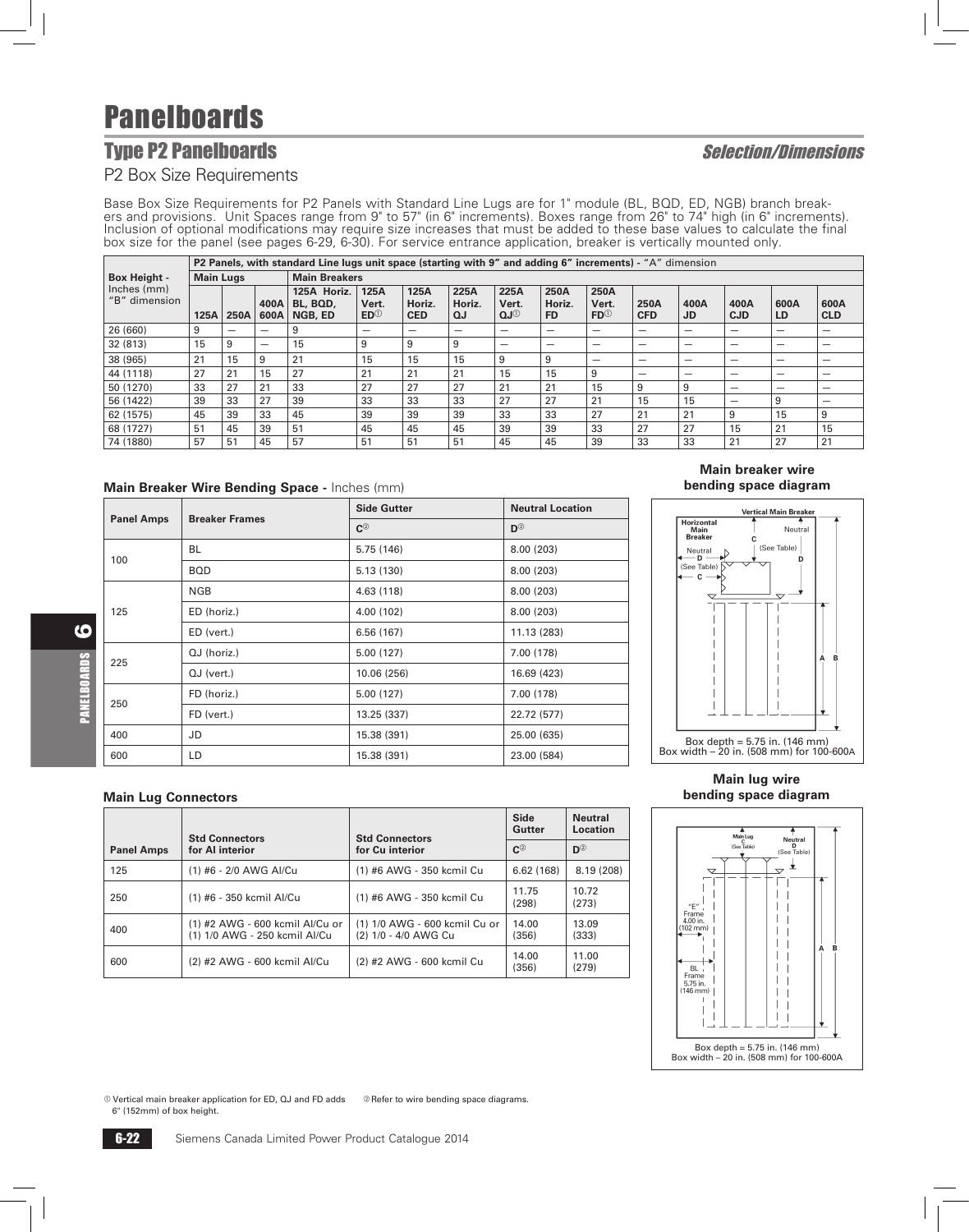# **Distributor Stock - Type P2 Main Lug Only Network Constrainer and Active Constrainer Reference**

Interior Numbering System

Type P2 unassembled panelboards are available as main lug only and come with provisions for the branch breaker type selected.

| 2. Voltage and System <u>entitled</u> and system and the system of the system of the system of the system of the system of the system of the system of the system of the system of the system of the system of the system of the sy<br>$A = 120/240V$ , 1-Phase 3-Wire<br>$C = 208Y/120V$ , 3-Phase 4-Wire<br>$L = 600Y/347V$ , 3-Phase 4-Wire | 5 <br>2 <sup>1</sup><br>- BL<br>$\mathbf{2}$<br>∣M ∣<br>$\overline{\mathbf{0}}$<br>A<br>4 |
|------------------------------------------------------------------------------------------------------------------------------------------------------------------------------------------------------------------------------------------------------------------------------------------------------------------------------------------------|-------------------------------------------------------------------------------------------|
|                                                                                                                                                                                                                                                                                                                                                |                                                                                           |
|                                                                                                                                                                                                                                                                                                                                                |                                                                                           |
| 7, 8, 9. Amperage - 600A max - 2000 - 2000 - 2010 - 2010 - 2010 - 2010 - 2010 - 2010 - 2010 - 2010 - 2010 - 20                                                                                                                                                                                                                                 |                                                                                           |
| 10. Main Bus Material<br>$C = Copper$                                                                                                                                                                                                                                                                                                          |                                                                                           |
| 11. Branch connector (provision) Type - BL, BQD, NGB, ED —                                                                                                                                                                                                                                                                                     |                                                                                           |

### Branch Breakers

| <b>Panel Type</b> | Voltage (Max.) | <b>Breaker Type</b>     | <b>Power Product Catalogue Page</b> |  |
|-------------------|----------------|-------------------------|-------------------------------------|--|
| D0                | 240            | BL, BLH, HBL, BQD, BQD6 | See section 5                       |  |
|                   | 600/347        | BQD, BQD6               |                                     |  |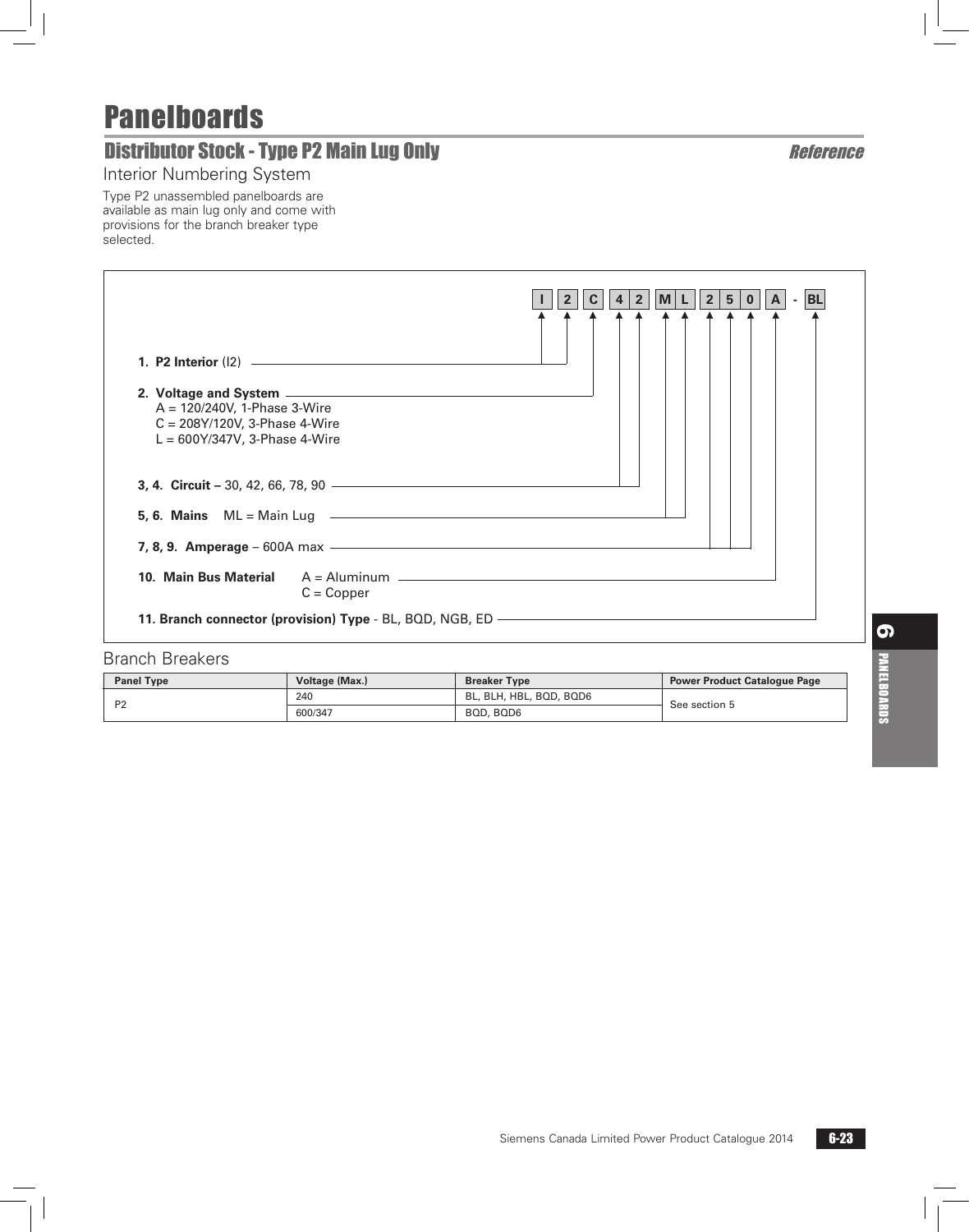# **Distributor Stock - Type P2 Main Lug Only Selection** Selection

## Interior, Box and Trim Selection

### **600A Max. — 20" Wide x 5.75" Deep**

- 1. Determine voltage, system, amperage and type of branch breaker connectors to select the appropriate Interior from the table below.
- 2. Select the type of box and trim needed.
- 3. List required branch circuit breakers: Type BL, BQD, NGB or ED breakers.

### Type P2 Unassembled Panelboards

| <b>Interiors Only - Less Branch Breakers</b> |                             |                                 | <b>Boxes</b>                                                                              |                                                  |                                                      | <b>Trim</b>                                              |                                                          |                                                          |  |  |
|----------------------------------------------|-----------------------------|---------------------------------|-------------------------------------------------------------------------------------------|--------------------------------------------------|------------------------------------------------------|----------------------------------------------------------|----------------------------------------------------------|----------------------------------------------------------|--|--|
| <b>Amperes</b><br>Rating<br><b>Mains</b>     | Max. No.<br>of Circuits     | <b>Provision</b><br><b>Type</b> | Main Lug + provisions                                                                     | Height -<br>Inches (mm)                          | Type 1                                               | Type $3R/12^{\circ}$                                     | <b>Surface</b>                                           | Flush $\circledcirc$                                     |  |  |
|                                              | 1-Phase, 3-Wire<br>120/240V |                                 |                                                                                           |                                                  |                                                      |                                                          |                                                          |                                                          |  |  |
| 250                                          | 66<br>78                    | BL/BQD                          | I2A66ML250A-BL<br><b>I2A78ML250A-BL</b>                                                   | 56 (1422)<br>62 (1575)                           | <b>B56</b><br><b>B62</b>                             | <b>WP56</b><br><b>WP62</b>                               | <b>S56B</b><br><b>S62B</b>                               | <b>F56B</b><br><b>F62B</b>                               |  |  |
| 400                                          | 42<br>66                    | BL/BQD                          | <b>I2A42ML400A-BL</b><br><b>I2A66ML400A-BL</b>                                            | 50 (1270)<br>62 (1575)                           | <b>B50</b><br><b>B62</b>                             | <b>WP50</b><br><b>WP62</b>                               | <b>S50B</b><br><b>S62B</b>                               | F50B<br><b>F62B</b>                                      |  |  |
| 3-Phase, 4-Wire                              |                             |                                 |                                                                                           |                                                  |                                                      |                                                          |                                                          | 208Y/120V                                                |  |  |
| 250                                          | 42<br>66<br>78              | BL/BQD                          | <b>I2C42ML250A-BL</b><br>I2C66ML250A-BL<br>I2C78ML250A-BL                                 | 44 (1118)<br>56 (1422)<br>62 (1575)              | <b>B44</b><br><b>B56</b><br><b>B62</b>               | <b>WP44</b><br><b>WP56</b><br><b>WP62</b>                | <b>S44B</b><br><b>S56B</b><br><b>S62B</b>                | <b>F44B</b><br><b>F56B</b><br><b>F62B</b>                |  |  |
| 400                                          | 42<br>66<br>78<br>90        | BL/BQD                          | <b>I2C42ML400A-BL</b><br>I2C66ML400A-BL<br><b>I2C78ML400A-BL</b><br><b>I2C90ML400A-BL</b> | 50 (1270)<br>62 (1575)<br>68 (1727)<br>74 (1880) | <b>B50</b><br><b>B62</b><br><b>B68</b><br><b>B74</b> | <b>WP50</b><br><b>WP62</b><br><b>WP68</b><br><b>WP74</b> | <b>S50B</b><br><b>S62B</b><br><b>S68B</b><br><b>S74B</b> | <b>F50B</b><br><b>F62B</b><br><b>F68B</b><br><b>F74B</b> |  |  |
| 600                                          | 66                          | BL/BQD                          | <b>I2C66ML600A-BL</b>                                                                     | 62 (1575)                                        | <b>B62</b>                                           | <b>WP62</b>                                              | <b>S62B</b>                                              | <b>F62B</b>                                              |  |  |
| 3-Phase, 4-Wire                              |                             |                                 |                                                                                           |                                                  |                                                      |                                                          |                                                          | 600Y/347V                                                |  |  |
|                                              | 30                          | ED                              | I2L30ML250A-ED                                                                            | 38 (965)                                         | <b>B38</b>                                           | <b>WP38</b>                                              | <b>S38B</b>                                              | <b>F38B</b>                                              |  |  |
|                                              | 42                          | ED<br><b>NGB</b>                | <b>I2L42ML250A-ED</b><br><b>I2L42ML250A-NGB</b>                                           | 44 (1118)<br>44 (1118)                           | <b>B44</b><br><b>B44</b>                             | <b>WP44</b><br><b>WP44</b>                               | <b>S44B</b><br><b>S44B</b>                               | <b>F44B</b><br><b>F44B</b>                               |  |  |
| 250                                          | 66                          | BQD6<br>ED<br><b>NGB</b>        | <b>I2L66ML250A-BQD</b><br>I2L66ML250A-ED<br>I2L66ML250A-NGB                               | 56 (1422)<br>56 (1422)<br>56 (1422)              | <b>B56</b><br><b>B56</b><br><b>B56</b>               | <b>WP56</b><br><b>WP56</b><br><b>WP56</b>                | <b>S56B</b><br><b>S56B</b><br><b>S56B</b>                | <b>F56B</b><br><b>F56B</b><br><b>F56B</b>                |  |  |
|                                              | 78                          | BQD6<br>ED                      | I2L78ML250A-BQD<br><b>I2L78ML250A-ED</b>                                                  | 62 (1575)<br>62 (1575)                           | <b>B62</b><br><b>B62</b>                             | <b>WP62</b><br><b>WP62</b>                               | <b>S62B</b><br><b>S62B</b>                               | <b>F62B</b><br><b>F62B</b>                               |  |  |
|                                              | 42                          | BQD6<br>ED<br><b>NGB</b>        | <b>I2L42ML400A-BQD</b><br><b>I2L42ML400A-ED</b><br>I2L42ML400A-NGB                        | 50 (1270)<br>50 (1270)<br>50 (1270)              | <b>B50</b><br><b>B50</b><br><b>B50</b>               | <b>WP50</b><br><b>WP50</b><br><b>WP50</b>                | <b>S50B</b><br><b>S50B</b><br><b>S50B</b>                | <b>F50B</b><br><b>F50B</b><br><b>F50B</b>                |  |  |
| 400                                          | 66                          | BQD6<br>ED<br><b>NGB</b>        | <b>I2L66ML400A-BOD</b><br>I2L66ML400A-ED<br>I2L66ML400A-NGB                               | 62 (1575)<br>62 (1575)<br>62 (1575)              | <b>B62</b><br><b>B62</b><br><b>B62</b>               | <b>WP62</b><br><b>WP62</b><br><b>WP62</b>                | <b>S62B</b><br><b>S62B</b><br><b>S62B</b>                | <b>F62B</b><br><b>F62B</b><br><b>F62B</b>                |  |  |
|                                              | 78                          | BQD6<br>ED                      | <b>I2L78ML400A-BOD</b><br><b>I2L78ML400A-ED</b>                                           | 68 (1727)<br>68 (1727)                           | <b>B68</b><br><b>B68</b>                             | <b>WP68</b><br><b>WP68</b>                               | <b>S68B</b><br><b>S68B</b>                               | <b>F68B</b><br><b>F68B</b>                               |  |  |
|                                              | 90                          | BQD6<br>ED                      | <b>I2L90ML400A-BQD</b><br><b>I2L90ML400A-ED</b>                                           | 74 (1880)<br>74 (1880)                           | <b>B74</b><br><b>B74</b>                             | <b>WP74</b><br><b>WP74</b>                               | <b>S74B</b><br><b>S74B</b>                               | <b>F74B</b><br><b>F74B</b>                               |  |  |
| 600                                          | 66                          | BQD6<br>ED<br><b>NGB</b>        | <b>I2L66ML600A-BQD</b><br><b>I2L66ML600A-ED</b><br>I2L66ML600A-NGB                        | 62 (1575)<br>62 (1575)<br>62 (1575)              | <b>B62</b><br><b>B62</b><br><b>B62</b>               | <b>WP62</b><br><b>WP62</b><br><b>WP62</b>                | <b>S62B</b><br><b>S62B</b><br><b>S62B</b>                | <b>F62B</b><br><b>F62B</b><br><b>F62B</b>                |  |  |

a Hinged door included with type 3R/12 enclosures. b Flush trims extend 3/4" beyond each side of the base

box dimensions.

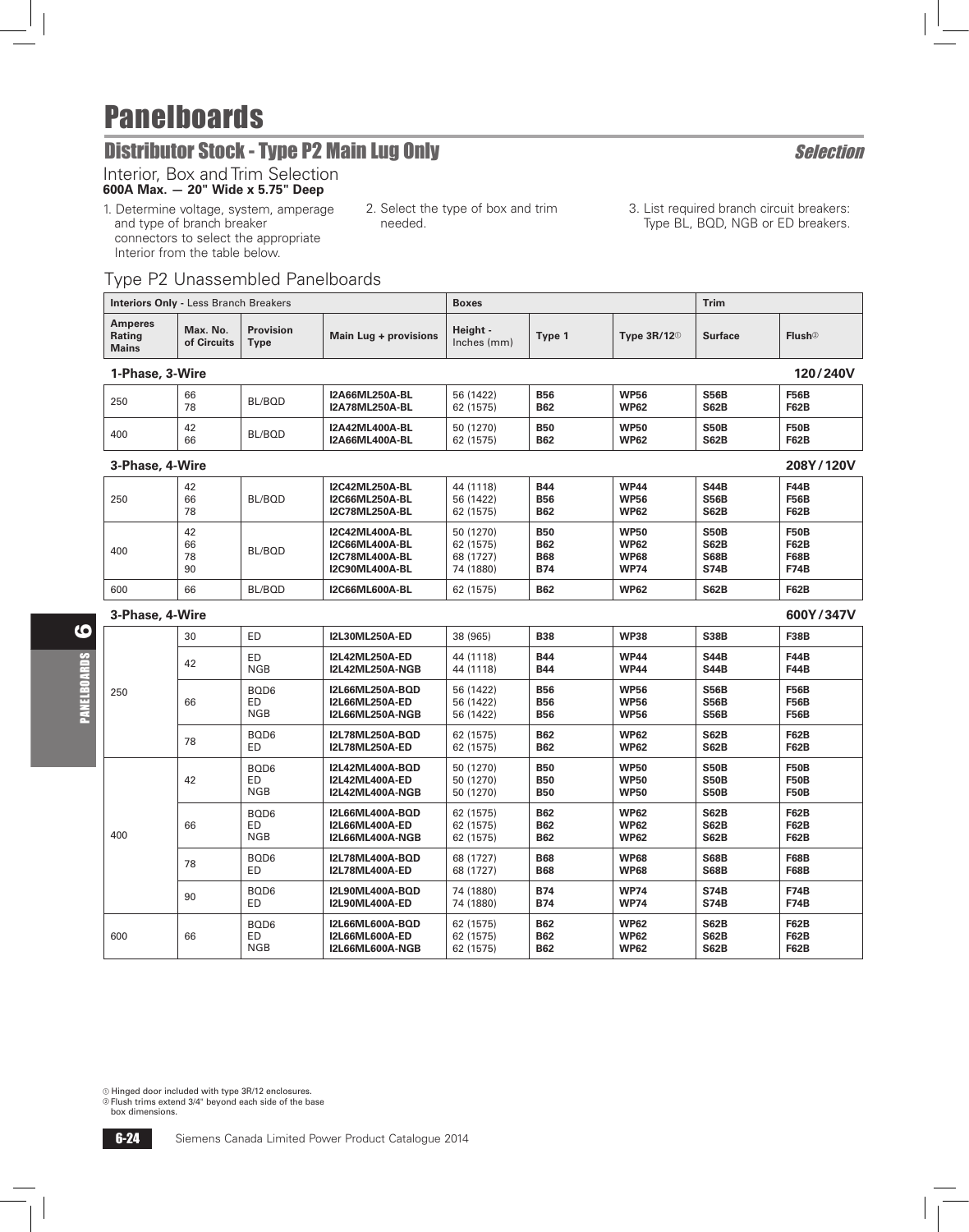# **Circuit Breaker/Lighting and Distribution** Selection Selection

### Type P2 Panelboards

**Main Breaker Selection**<sup>a</sup>

| <b>Breaker</b><br><b>Ampere</b> |                                                                                                                                                  |                                            | <b>Maximum Interrupting Rating (kA)</b>                                                |                                          | Ref.                                                                                       |                                                                                                                                                                                                                                                                                                               |  |
|---------------------------------|--------------------------------------------------------------------------------------------------------------------------------------------------|--------------------------------------------|----------------------------------------------------------------------------------------|------------------------------------------|--------------------------------------------------------------------------------------------|---------------------------------------------------------------------------------------------------------------------------------------------------------------------------------------------------------------------------------------------------------------------------------------------------------------|--|
| Rating                          | Type                                                                                                                                             | <b>240V AC</b>                             | <b>480V AC</b>                                                                         | 600V AC                                  | <b>Catalogue</b><br><b>Number</b>                                                          | <b>Available Trip Values</b>                                                                                                                                                                                                                                                                                  |  |
| 70                              | BQD6                                                                                                                                             | 65                                         | $\overline{\phantom{0}}$                                                               | 10                                       | <b>B6</b>                                                                                  | 15, 20, 25, 30, 35, 40, 45, 50, 60, 70                                                                                                                                                                                                                                                                        |  |
| 100                             | <b>BL</b><br><b>BLH</b><br><b>HBL</b><br><b>BOD</b><br>ED <sub>2</sub>                                                                           | 10<br>22<br>65<br>65<br>10                 | $\overline{\phantom{0}}$<br>$\overline{\phantom{0}}$<br>14<br>$\overline{\phantom{0}}$ | $\overline{\phantom{0}}$                 | <b>BL</b><br>BH<br>HB<br><b>BQ</b><br>E2                                                   | 15, 20, 25, 30, 35, 40, 45, 50, 60, 70, 80, 90, 100<br>15, 20, 25, 30, 35, 40, 45, 50, 60, 70, 80, 90, 100<br>15, 20, 25, 30, 35, 40, 45, 50, 60, 70, 80, 90, 100<br>15, 20, 25, 30, 35, 40, 45, 50, 60, 70, 80, 90, 100<br>15, 20, 25, 30, 35, 40, 45, 50, 60, 70, 80, 90, 100                               |  |
| 125                             | <b>NGB</b><br>ED4<br>ED <sub>6</sub><br>HED4<br>CED6 <sup>2</sup>                                                                                | 100<br>65<br>65<br>100<br>200              | 25<br>18<br>25<br>42<br>200                                                            | $\overline{\phantom{0}}$<br>18<br>100    | <b>NB</b><br>E4<br>E6<br>H4<br>СE                                                          | 15, 20, 25, 30, 35, 40, 50, 60, 70, 80, 90, 100, 110, 125<br>15, 20, 25, 30, 35, 40, 45, 50, 60, 70, 80, 90, 100, 110, 125<br>15, 20, 25, 30, 35, 40, 45, 50, 60, 70, 80, 90, 100, 110, 125<br>15, 20, 25, 30, 35, 40, 50, 60, 70, 80, 90, 100, 110, 125<br>15, 20, 30, 40, 50, 60, 70, 80, 90, 100, 110, 125 |  |
|                                 | QJ2<br>QJH2<br>QJ2H                                                                                                                              | 10<br>22<br>42                             | $\overline{\phantom{0}}$<br>$\overline{\phantom{0}}$<br>$\overline{\phantom{0}}$       | —<br>$\overline{\phantom{0}}$            | QJ<br>QH<br>Q2                                                                             | 60, 70, 80, 90, 100, 110, 125, 150, 175, 200, 225<br>60, 70, 80, 90, 100, 110, 125, 150, 175, 200, 225<br>60, 70, 80, 90, 100, 110, 125, 150, 175, 200, 225                                                                                                                                                   |  |
| 225                             | FD <sub>6</sub><br>FXD <sub>6</sub><br>HFD6<br>HFXD6<br>CFD6 <sup>2</sup>                                                                        | 65<br>65<br>100<br>100<br>200              | 35<br>35<br>65<br>65<br>200                                                            | 22<br>22<br>25<br>25<br>100              | <b>FD</b><br><b>FX</b><br><b>HF</b><br>H <sub>2</sub><br>CF                                | 70, 80, 90, 100, 110, 125, 150, 175, 200, 225<br>70, 80, 90, 100, 110, 125, 150, 175, 200, 225<br>70, 80, 90, 100, 110, 125, 150, 175, 200, 225<br>70, 80, 90, 100, 110, 125, 150, 175, 200, 225<br>70, 80, 90, 100, 110, 125, 150, 175, 200, 225                                                             |  |
| 250                             | FD <sub>6</sub><br>FXD6<br>HFD6<br>HFXD6<br>CFD6 <sup>®</sup>                                                                                    | 65<br>65<br>100<br>100<br>200              | 35<br>35<br>65<br>65<br>200                                                            | 22<br>22<br>25<br>25<br>100              | <b>FD</b><br><b>FX</b><br>HF<br>H2<br>CF                                                   | 250<br>250<br>250<br>250<br>250                                                                                                                                                                                                                                                                               |  |
| 400                             | JXD6 <sup>2</sup><br>JD6 <sup>2</sup><br>HJD6 <sup>2</sup><br>SJD6 <sup>2</sup><br>SHJD6 <sup>2</sup><br>CJD6 <sup>2</sup><br>SCJD6 <sup>2</sup> | 65<br>65<br>100<br>65<br>100<br>200<br>200 | 35<br>35<br>65<br>35<br>65<br>150<br>150                                               | 25<br>35<br>35<br>25<br>35<br>100<br>100 | JХ<br>J6<br>H <sub>6</sub><br>SJ<br><b>SX</b><br><b>CJ</b><br><b>SC</b>                    | 200, 225, 250, 300, 350, 400<br>200, 225, 250, 300, 350, 400<br>200, 225, 250, 300, 350, 400<br>200, 300, 400<br>200, 300, 400<br>200, 225, 250, 300, 350, 400<br>200, 300, 400                                                                                                                               |  |
| 600                             | LXD6 <sup>2</sup><br>LD6 <sup>2</sup><br>HLD6 <sup>2</sup><br>SLD6 <sup>2</sup><br>SHLD6 <sup>2</sup><br>CLD6 <sup>②</sup><br>SCLD6              | 65<br>65<br>100<br>65<br>100<br>200<br>200 | 35<br>35<br>65<br>35<br>65<br>150<br>150                                               | 25<br>25<br>35<br>25<br>35<br>100<br>100 | <b>LX</b><br>L6<br><b>HL</b><br><b>SL</b><br>S <sub>2</sub><br><b>CL</b><br>S <sub>1</sub> | 450, 500, 600<br>250, 300, 350, 400, 450, 500, 600<br>250, 300, 350, 400, 450, 500, 600<br>300, 400, 500, 600<br>300, 400, 500, 600<br>450, 500, 600<br>300, 400, 500, 600                                                                                                                                    |  |

#### **Subfeed Breakers** (available in 2-pole or 3-pole)

| <b>Breaker</b>          | <b>Mounting Position When</b><br><b>Used as Subfeed Breaker</b> | Ampere<br><b>Ratings</b> | <b>Maximum Interrupting Rating</b><br>(kA) Symmetrical |         |                |  |  |  |
|-------------------------|-----------------------------------------------------------------|--------------------------|--------------------------------------------------------|---------|----------------|--|--|--|
| <b>Type</b>             | <b>Vertical</b>                                                 | <b>For Load</b>          | 240 Vac                                                | 480 Vac | <b>600 Vac</b> |  |  |  |
| FD6 <sup>3</sup> , FXD6 | Twin                                                            | $70 - 250$               | 65                                                     | 35      | 22             |  |  |  |
| HFD6®, HFXD6            | Twin                                                            | $70 - 250$               | 100                                                    | 65      | 25             |  |  |  |

 $\circ$  Interchangeable trip main breakers are mounted at<br>the top of the panel only.<br> $\circ$  Vertically mounted.<br> $\circ$  Twin mounted subfeed breakers are mounted at the

bottom of panelboard only and adds 24" to the panel height.

**Note:** For detailed circuit breaker information, consult section 5.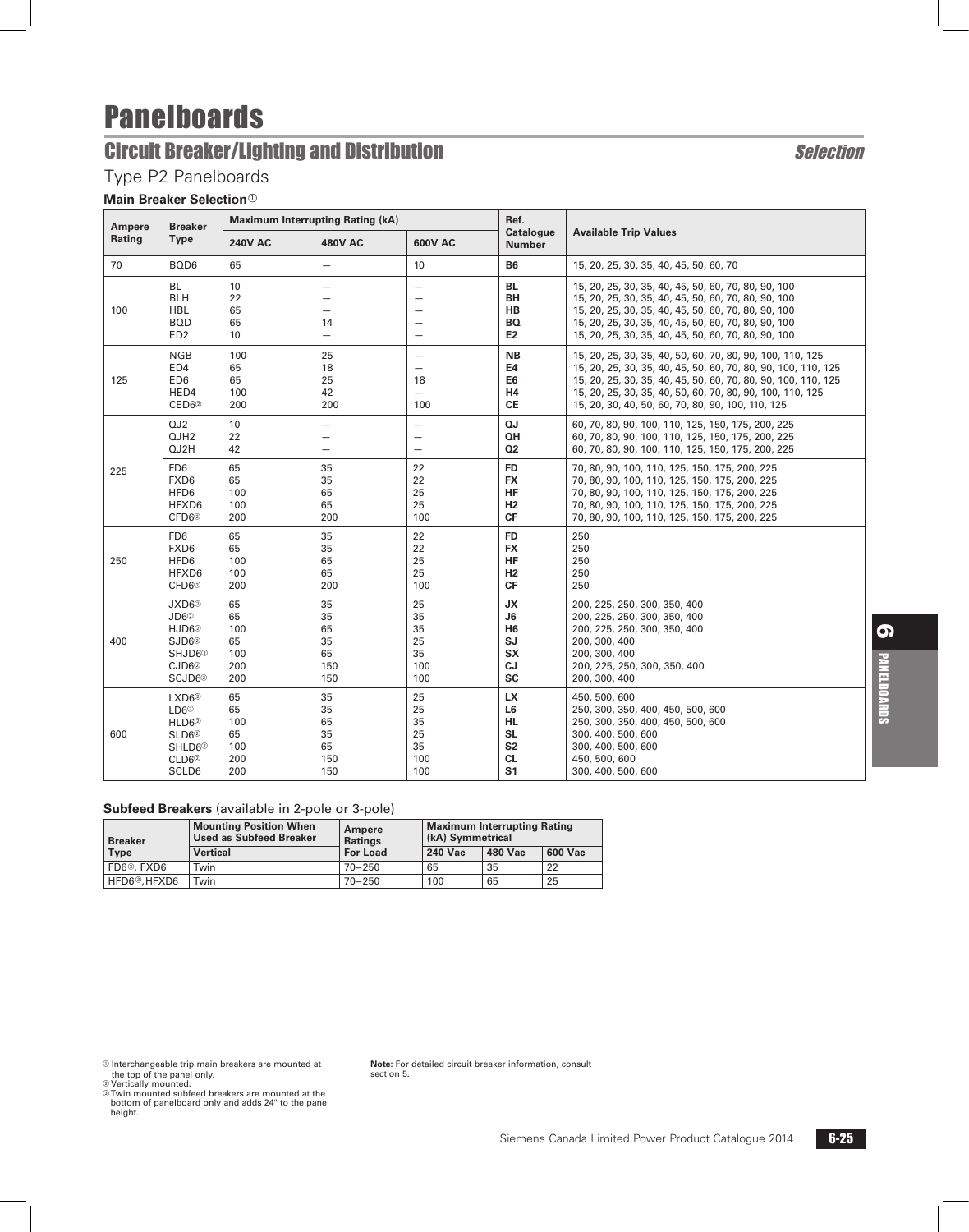## **Circuit Breaker/Lighting and Distribution** Selection Selection

### Type P2 Panelboards

### **Branch Circuit Breakers**

| <b>120V AC</b><br>120/240V AC<br><b>240V AC</b><br>480/277V AC<br>Rating<br><b>Type</b><br>of Poles<br><b>277V AC</b><br>347V AC 600Y/347V AC Available Trip Values<br>65<br>10<br>15, 20, 25, 30, 35, 40, 45, 50, 60, 70<br>70<br>BQD6<br>2<br>65<br>10<br>15, 20, 25, 30, 35, 40, 45, 50, 60, 70<br>$\overline{\phantom{0}}$<br>3<br>65<br>10<br>15, 20, 25, 30, 35, 40, 45, 50, 60, 70<br>-<br>$\overline{\phantom{0}}$<br>-<br>$\mathbf{1}$<br>10<br>$\overline{\phantom{0}}$<br>$\overline{\phantom{0}}$<br>15, 20, 25, 30, 35, 40, 45, 50, 55, 60, 70<br>$\overline{\phantom{a}}$<br>-<br><b>BL</b><br>$\overline{2}$<br>10<br>15, 20, 25, 30, 35, 40, 45, 50, 60, 70, 80, 90, 100<br>$\overline{\phantom{0}}$<br>$\overline{\phantom{0}}$<br>3<br>10<br>$\equiv$<br>15, 20, 25, 30, 35, 40, 45, 50, 60, 70, 80, 90, 100<br>$\equiv$<br>$\overline{\phantom{0}}$<br>$\equiv$<br>$\overline{\phantom{a}}$<br>$\mathbf{1}$<br>22<br>15, 20, 25, 30, 35, 40, 45, 50, 55, 60, 70<br>-<br>$\overline{\phantom{0}}$<br><b>BLH</b><br>$\overline{2}$<br>22<br>15, 20, 25, 30, 35, 40, 45, 50, 60, 70, 80, 90, 100<br>3<br>22<br>$\overline{ }$<br>15, 20, 25, 30, 35, 40, 45, 50, 60, 70, 80, 90, 100<br>$\overline{\phantom{0}}$<br>$\mathbf{1}$<br>65<br>15, 20, 25, 30, 35, 40, 45, 50, 55, 60, 70<br>$\overline{\phantom{0}}$<br>$\overline{\phantom{0}}$<br>$\overline{\phantom{a}}$<br>$\overline{\phantom{0}}$<br>L.<br>$\overline{\phantom{0}}$<br><b>HBL</b><br>$\overline{2}$<br>65<br>15, 20, 25, 30, 35, 40, 45, 50, 55, 60, 70, 80, 90, 100<br>$\overline{\phantom{0}}$<br>L.<br>3<br>65<br>$\overline{\phantom{0}}$<br>15, 20, 25, 30, 35, 40, 45, 50, 55, 60, 70, 80, 90, 100<br>$\overline{\phantom{0}}$<br>-<br>$\overline{2}$<br><b>BLR</b><br>10<br>$\overline{\phantom{0}}$<br>$\equiv$<br>15, 20, 30, 40, 50, 60, 70, 80, 90, 100<br>$\overline{\phantom{0}}$<br>$\overline{\phantom{0}}$<br>$\overline{\phantom{0}}$<br>$\overline{\phantom{0}}$<br>10<br>$\overline{a}$<br>1<br>15, 20, 25, 30<br>$\overline{\phantom{0}}$<br>$\overline{\phantom{0}}$<br>÷.<br><b>BLF</b><br>$\overline{2}$<br>10<br>15, 20, 30, 40, 50, 60<br>22<br>15, 20, 25, 30<br>$\mathbf{1}$<br>$\overline{\phantom{0}}$<br>$\overline{\phantom{0}}$<br>-<br><b>BLHF</b><br>100<br>$\overline{2}$<br>22<br>$\overline{\phantom{0}}$<br>$\overline{\phantom{0}}$<br>15, 20, 30, 40, 50, 60<br>$\mathbf{1}$<br>10<br>$\equiv$<br>$\overline{\phantom{0}}$<br>$\overline{\phantom{0}}$<br>15, 20, 30<br>$\overline{\phantom{0}}$<br><b>BLE</b><br>$\overline{2}$<br>10<br>15, 20, 30, 40, 50, 60<br>$\overline{\phantom{0}}$<br>$\overline{\phantom{0}}$<br>-<br>$\overline{\phantom{0}}$<br>$\overline{\phantom{0}}$<br>22<br>$\overline{a}$<br>1<br>$\equiv$<br>$\overline{\phantom{0}}$<br>$\equiv$<br>15, 20, 30<br>$\overline{\phantom{0}}$<br>$\overline{\phantom{0}}$<br><b>BLEH</b><br>22<br>$\overline{2}$<br>15, 20, 30, 40, 50, 60<br>$\overline{\phantom{0}}$<br>$\overline{\phantom{0}}$<br>$\overline{\phantom{0}}$<br>-<br>—<br><b>BAF</b><br>$\mathbf{1}$<br>10<br>15, 20<br>$\equiv$<br>$\equiv$<br>$\overline{\phantom{0}}$<br>$\overline{\phantom{0}}$<br>-<br>$\overline{\phantom{0}}$<br>22<br><b>BAFH</b><br>1<br>15, 20<br>$\overline{\phantom{0}}$<br>$\overline{\phantom{0}}$<br>$\equiv$<br>$\overline{\phantom{0}}$<br>$\overline{\phantom{0}}$<br>-<br>65<br>$\mathbf{1}$<br>14<br>15, 20, 25, 30, 35, 40, 45, 50, 60, 70, 80, 90, 100<br>$\overline{\phantom{0}}$<br>$\overline{\phantom{0}}$<br>$\overline{\phantom{0}}$<br>$\overline{\phantom{0}}$<br>$\sqrt{2}$<br><b>BOD</b><br>65<br>14<br>15, 20, 25, 30, 35, 40, 45, 50, 60, 70, 80, 90, 100<br>$\overline{\phantom{0}}$<br>$\overline{\phantom{0}}$<br>3<br>$\overline{\phantom{0}}$<br>$\overline{\phantom{0}}$<br>65<br>14<br>$\overline{\phantom{0}}$<br>15, 20, 25, 30, 35, 40, 45, 50, 60, 70, 80, 90, 100<br>$\overline{\phantom{0}}$<br>10<br>1<br>15, 20, 25, 30, 35, 40, 45, 50, 60, 70, 80, 90, 100<br>$\overline{\phantom{0}}$<br>$\overline{\phantom{0}}$<br>$\overline{\phantom{0}}$<br>$\overline{\phantom{0}}$<br>$\overline{\phantom{0}}$<br>ED <sub>2</sub><br>$\overline{2}$<br>10<br>20, 25, 30, 35, 40, 45, 50, 60, 70, 80, 90, 100<br>$\overline{\phantom{0}}$<br>$\overline{\phantom{0}}$<br>-<br>$\equiv$<br>$\overline{\phantom{a}}$<br>L.<br>3<br>10<br>15, 20, 25, 30, 35, 40, 45, 50, 60, 70, 80, 90, 100<br>$\overline{\phantom{0}}$<br>$\overline{\phantom{0}}$<br>—<br>$\mathbf{1}$<br>25<br>14<br>100<br>15, 20, 25, 30, 35, 40, 50, 60, 70, 80, 90, 100, 110, 125<br>$\overline{\phantom{0}}$<br>-<br><b>NGB</b><br>$\overline{2}$<br>100<br>25<br>14<br>15, 20, 25, 30, 35, 40, 50, 60, 70, 80, 90, 100, 110, 125<br>$\equiv$<br>$\overline{\phantom{0}}$<br>25<br>3<br>$\equiv$<br>100<br>$\equiv$<br>14<br>15, 20, 25, 30, 35, 40, 50, 60, 70, 80, 90, 100, 110, 125<br>$\overline{\phantom{0}}$<br>-<br>$\mathbf{1}$<br>22<br>$\overline{a}$<br>65<br>$\overline{\phantom{0}}$<br>15, 20, 25, 30, 35, 40, 45, 50, 60, 70, 80, 90, 100<br>$\overline{\phantom{0}}$<br>ED4<br>$\sqrt{2}$<br>65<br>18<br>20, 25, 30, 35, 40, 45, 50, 60, 70, 80, 90, 100, 110, 125<br>$\overline{\phantom{0}}$<br>$\overline{\phantom{0}}$<br>$\overline{\phantom{0}}$<br>3<br>65<br>18<br>15, 20, 25, 30, 35, 40, 45, 50, 60, 70, 80, 90, 100, 110, 125<br>$\mathbf{1}$<br>25<br>182<br>15, 20, 25, 30, 35, 40, 45, 50, 60, 70, 80, 90, 100<br>$\overline{\phantom{0}}$<br>$\overline{\phantom{0}}$<br>$\overline{\phantom{0}}$<br>$\overline{\phantom{0}}$<br>-<br>125<br>ED <sub>6</sub><br>$\overline{2}$<br>65<br>25<br>18<br>20, 25, 30, 35, 40, 45, 50<br>$\overline{\phantom{0}}$<br>$\overline{\phantom{0}}$<br>-<br>3<br>25<br>65<br>18<br>15, 20, 25, 30, 35, 40, 45, 50, 60, 70, 80, 90, 100, 110, 125<br>-<br>$\mathbf{1}$<br>$\overline{\phantom{0}}$<br>$25^\circ$<br>$-$<br>100<br>15, 20, 25, 30, 35, 40, 50, 60, 70, 80, 90, 100, 110, 125<br>$\overline{\phantom{0}}$<br>$\overline{\phantom{0}}$<br>HED4<br>42<br>2<br>100<br>20, 25, 30, 35, 40, 50, 60, 70, 80, 90, 100, 110, 125<br>$\overline{\phantom{0}}$<br>$\overline{\phantom{0}}$<br>3<br>42<br>100<br>15, 20, 25, 30, 35, 40, 50, 60, 70, 80, 90, 100, 110, 125<br>$\overline{\phantom{0}}$<br>$\overline{\phantom{0}}$<br>-<br>$\overline{\phantom{0}}$<br>-<br>$\boldsymbol{2}$<br>200<br>$\equiv$<br>$\overline{\phantom{0}}$<br>200<br>$\overline{\phantom{0}}$<br>100<br>20, 30, 40, 50, 60, 70, 80, 90, 100, 110, 125<br>$\overline{\phantom{0}}$<br>CED6 <sup>®</sup><br>3<br>200<br>200<br>100<br>15, 20, 30, 40, 50, 60, 70, 80, 90, 100, 110, 125<br>$\overline{\phantom{0}}$<br>$\overline{\phantom{0}}$<br>-<br>-<br>$\boldsymbol{2}$<br>10<br>60, 70, 80, 90, 100, 110, 125, 150, 175, 200, 225<br>$\overline{\phantom{0}}$<br>$\overline{\phantom{0}}$<br>$\overline{\phantom{0}}$<br>$\overline{\phantom{0}}$<br>QJ2<br>3<br>10<br>60, 70, 80, 90, 100, 110, 125, 150, 175, 200, 225<br>$\overline{\phantom{a}}$<br>$\equiv$<br>$\overline{\phantom{a}}$<br>$\overline{\phantom{0}}$<br>$\overline{\phantom{0}}$<br>22<br>$\overline{2}$<br>60, 70, 80, 90, 100, 110, 125, 150, 175, 200, 225<br>$\overline{\phantom{0}}$<br>$\overline{\phantom{0}}$<br>-<br>$\overline{\phantom{0}}$<br>$\overline{\phantom{0}}$<br>÷<br>QJH2<br>3<br>22<br>60, 70, 80, 90, 100, 110, 125, 150, 175, 200, 225<br>225<br>42<br>$\overline{2}$<br>60, 70, 80, 90, 100, 110, 125, 150, 175, 200, 225<br>$\overline{a}$<br>$\overline{\phantom{0}}$<br>L.<br>$\overline{\phantom{0}}$<br>-<br>QJ2H<br>3<br>42<br>60, 70, 80, 90, 100, 110, 125, 150, 175, 200, 225<br>$\overline{\phantom{0}}$<br>$\overline{\phantom{0}}$<br>$\overline{\phantom{0}}$<br>$\overline{\phantom{0}}$<br>$\overline{\phantom{0}}$<br>$\overline{\phantom{0}}$<br>$HQJ2H$ 3<br>$-$<br>$\equiv$<br>$\equiv$<br>$\equiv$<br>$-$<br>$\overline{\phantom{0}}$ | Max. |                |               | <b>Maximum Interrupting Rating (kA)</b> |     |  |  |                                   |
|---------------------------------------------------------------------------------------------------------------------------------------------------------------------------------------------------------------------------------------------------------------------------------------------------------------------------------------------------------------------------------------------------------------------------------------------------------------------------------------------------------------------------------------------------------------------------------------------------------------------------------------------------------------------------------------------------------------------------------------------------------------------------------------------------------------------------------------------------------------------------------------------------------------------------------------------------------------------------------------------------------------------------------------------------------------------------------------------------------------------------------------------------------------------------------------------------------------------------------------------------------------------------------------------------------------------------------------------------------------------------------------------------------------------------------------------------------------------------------------------------------------------------------------------------------------------------------------------------------------------------------------------------------------------------------------------------------------------------------------------------------------------------------------------------------------------------------------------------------------------------------------------------------------------------------------------------------------------------------------------------------------------------------------------------------------------------------------------------------------------------------------------------------------------------------------------------------------------------------------------------------------------------------------------------------------------------------------------------------------------------------------------------------------------------------------------------------------------------------------------------------------------------------------------------------------------------------------------------------------------------------------------------------------------------------------------------------------------------------------------------------------------------------------------------------------------------------------------------------------------------------------------------------------------------------------------------------------------------------------------------------------------------------------------------------------------------------------------------------------------------------------------------------------------------------------------------------------------------------------------------------------------------------------------------------------------------------------------------------------------------------------------------------------------------------------------------------------------------------------------------------------------------------------------------------------------------------------------------------------------------------------------------------------------------------------------------------------------------------------------------------------------------------------------------------------------------------------------------------------------------------------------------------------------------------------------------------------------------------------------------------------------------------------------------------------------------------------------------------------------------------------------------------------------------------------------------------------------------------------------------------------------------------------------------------------------------------------------------------------------------------------------------------------------------------------------------------------------------------------------------------------------------------------------------------------------------------------------------------------------------------------------------------------------------------------------------------------------------------------------------------------------------------------------------------------------------------------------------------------------------------------------------------------------------------------------------------------------------------------------------------------------------------------------------------------------------------------------------------------------------------------------------------------------------------------------------------------------------------------------------------------------------------------------------------------------------------------------------------------------------------------------------------------------------------------------------------------------------------------------------------------------------------------------------------------------------------------------------------------------------------------------------------------------------------------------------------------------------------------------------------------------------------------------------------------------------------------------------------------------------------------------------------------------------------------------------------------------------------------------------------------------------------------------------------------------------------------------------------------------------------------------------------------------------------------------------------------------------------------------------------------------------------------------------------------------------------------------------------------------------------------------------------------------------------------------------------------------------------------------------------------------------------------------------------------------------------------------------------------------------------------------------------------------------------------------------------------------------------------------------------------------------------------------------------------------------------------------------------------------------------------------------------------------------------------------------------------------------------------------------------------------------------------------------------------------------------------------------------------------------------------------------------------------------------------------------------------------------------------------------------------------------------------------------------------------------------------------------------------------------------------------------------------------------------------------------------------------------------------------------------------------------------------------------------------------------------------------------------------------------------------------------------------------------------------------------------------------------------------------------------------------------------------------------------------------------------------------------------------------------------------------------------------------|------|----------------|---------------|-----------------------------------------|-----|--|--|-----------------------------------|
|                                                                                                                                                                                                                                                                                                                                                                                                                                                                                                                                                                                                                                                                                                                                                                                                                                                                                                                                                                                                                                                                                                                                                                                                                                                                                                                                                                                                                                                                                                                                                                                                                                                                                                                                                                                                                                                                                                                                                                                                                                                                                                                                                                                                                                                                                                                                                                                                                                                                                                                                                                                                                                                                                                                                                                                                                                                                                                                                                                                                                                                                                                                                                                                                                                                                                                                                                                                                                                                                                                                                                                                                                                                                                                                                                                                                                                                                                                                                                                                                                                                                                                                                                                                                                                                                                                                                                                                                                                                                                                                                                                                                                                                                                                                                                                                                                                                                                                                                                                                                                                                                                                                                                                                                                                                                                                                                                                                                                                                                                                                                                                                                                                                                                                                                                                                                                                                                                                                                                                                                                                                                                                                                                                                                                                                                                                                                                                                                                                                                                                                                                                                                                                                                                                                                                                                                                                                                                                                                                                                                                                                                                                                                                                                                                                                                                                                                                                                                                                                                                                                                                                                                                                                                                                                                                                                                                                                                                                                     | Amp  | <b>Breaker</b> | <b>Number</b> |                                         |     |  |  |                                   |
|                                                                                                                                                                                                                                                                                                                                                                                                                                                                                                                                                                                                                                                                                                                                                                                                                                                                                                                                                                                                                                                                                                                                                                                                                                                                                                                                                                                                                                                                                                                                                                                                                                                                                                                                                                                                                                                                                                                                                                                                                                                                                                                                                                                                                                                                                                                                                                                                                                                                                                                                                                                                                                                                                                                                                                                                                                                                                                                                                                                                                                                                                                                                                                                                                                                                                                                                                                                                                                                                                                                                                                                                                                                                                                                                                                                                                                                                                                                                                                                                                                                                                                                                                                                                                                                                                                                                                                                                                                                                                                                                                                                                                                                                                                                                                                                                                                                                                                                                                                                                                                                                                                                                                                                                                                                                                                                                                                                                                                                                                                                                                                                                                                                                                                                                                                                                                                                                                                                                                                                                                                                                                                                                                                                                                                                                                                                                                                                                                                                                                                                                                                                                                                                                                                                                                                                                                                                                                                                                                                                                                                                                                                                                                                                                                                                                                                                                                                                                                                                                                                                                                                                                                                                                                                                                                                                                                                                                                                                     |      |                |               |                                         |     |  |  |                                   |
|                                                                                                                                                                                                                                                                                                                                                                                                                                                                                                                                                                                                                                                                                                                                                                                                                                                                                                                                                                                                                                                                                                                                                                                                                                                                                                                                                                                                                                                                                                                                                                                                                                                                                                                                                                                                                                                                                                                                                                                                                                                                                                                                                                                                                                                                                                                                                                                                                                                                                                                                                                                                                                                                                                                                                                                                                                                                                                                                                                                                                                                                                                                                                                                                                                                                                                                                                                                                                                                                                                                                                                                                                                                                                                                                                                                                                                                                                                                                                                                                                                                                                                                                                                                                                                                                                                                                                                                                                                                                                                                                                                                                                                                                                                                                                                                                                                                                                                                                                                                                                                                                                                                                                                                                                                                                                                                                                                                                                                                                                                                                                                                                                                                                                                                                                                                                                                                                                                                                                                                                                                                                                                                                                                                                                                                                                                                                                                                                                                                                                                                                                                                                                                                                                                                                                                                                                                                                                                                                                                                                                                                                                                                                                                                                                                                                                                                                                                                                                                                                                                                                                                                                                                                                                                                                                                                                                                                                                                                     |      |                |               |                                         |     |  |  |                                   |
|                                                                                                                                                                                                                                                                                                                                                                                                                                                                                                                                                                                                                                                                                                                                                                                                                                                                                                                                                                                                                                                                                                                                                                                                                                                                                                                                                                                                                                                                                                                                                                                                                                                                                                                                                                                                                                                                                                                                                                                                                                                                                                                                                                                                                                                                                                                                                                                                                                                                                                                                                                                                                                                                                                                                                                                                                                                                                                                                                                                                                                                                                                                                                                                                                                                                                                                                                                                                                                                                                                                                                                                                                                                                                                                                                                                                                                                                                                                                                                                                                                                                                                                                                                                                                                                                                                                                                                                                                                                                                                                                                                                                                                                                                                                                                                                                                                                                                                                                                                                                                                                                                                                                                                                                                                                                                                                                                                                                                                                                                                                                                                                                                                                                                                                                                                                                                                                                                                                                                                                                                                                                                                                                                                                                                                                                                                                                                                                                                                                                                                                                                                                                                                                                                                                                                                                                                                                                                                                                                                                                                                                                                                                                                                                                                                                                                                                                                                                                                                                                                                                                                                                                                                                                                                                                                                                                                                                                                                                     |      |                |               |                                         |     |  |  |                                   |
|                                                                                                                                                                                                                                                                                                                                                                                                                                                                                                                                                                                                                                                                                                                                                                                                                                                                                                                                                                                                                                                                                                                                                                                                                                                                                                                                                                                                                                                                                                                                                                                                                                                                                                                                                                                                                                                                                                                                                                                                                                                                                                                                                                                                                                                                                                                                                                                                                                                                                                                                                                                                                                                                                                                                                                                                                                                                                                                                                                                                                                                                                                                                                                                                                                                                                                                                                                                                                                                                                                                                                                                                                                                                                                                                                                                                                                                                                                                                                                                                                                                                                                                                                                                                                                                                                                                                                                                                                                                                                                                                                                                                                                                                                                                                                                                                                                                                                                                                                                                                                                                                                                                                                                                                                                                                                                                                                                                                                                                                                                                                                                                                                                                                                                                                                                                                                                                                                                                                                                                                                                                                                                                                                                                                                                                                                                                                                                                                                                                                                                                                                                                                                                                                                                                                                                                                                                                                                                                                                                                                                                                                                                                                                                                                                                                                                                                                                                                                                                                                                                                                                                                                                                                                                                                                                                                                                                                                                                                     |      |                |               |                                         |     |  |  |                                   |
|                                                                                                                                                                                                                                                                                                                                                                                                                                                                                                                                                                                                                                                                                                                                                                                                                                                                                                                                                                                                                                                                                                                                                                                                                                                                                                                                                                                                                                                                                                                                                                                                                                                                                                                                                                                                                                                                                                                                                                                                                                                                                                                                                                                                                                                                                                                                                                                                                                                                                                                                                                                                                                                                                                                                                                                                                                                                                                                                                                                                                                                                                                                                                                                                                                                                                                                                                                                                                                                                                                                                                                                                                                                                                                                                                                                                                                                                                                                                                                                                                                                                                                                                                                                                                                                                                                                                                                                                                                                                                                                                                                                                                                                                                                                                                                                                                                                                                                                                                                                                                                                                                                                                                                                                                                                                                                                                                                                                                                                                                                                                                                                                                                                                                                                                                                                                                                                                                                                                                                                                                                                                                                                                                                                                                                                                                                                                                                                                                                                                                                                                                                                                                                                                                                                                                                                                                                                                                                                                                                                                                                                                                                                                                                                                                                                                                                                                                                                                                                                                                                                                                                                                                                                                                                                                                                                                                                                                                                                     |      |                |               |                                         |     |  |  |                                   |
|                                                                                                                                                                                                                                                                                                                                                                                                                                                                                                                                                                                                                                                                                                                                                                                                                                                                                                                                                                                                                                                                                                                                                                                                                                                                                                                                                                                                                                                                                                                                                                                                                                                                                                                                                                                                                                                                                                                                                                                                                                                                                                                                                                                                                                                                                                                                                                                                                                                                                                                                                                                                                                                                                                                                                                                                                                                                                                                                                                                                                                                                                                                                                                                                                                                                                                                                                                                                                                                                                                                                                                                                                                                                                                                                                                                                                                                                                                                                                                                                                                                                                                                                                                                                                                                                                                                                                                                                                                                                                                                                                                                                                                                                                                                                                                                                                                                                                                                                                                                                                                                                                                                                                                                                                                                                                                                                                                                                                                                                                                                                                                                                                                                                                                                                                                                                                                                                                                                                                                                                                                                                                                                                                                                                                                                                                                                                                                                                                                                                                                                                                                                                                                                                                                                                                                                                                                                                                                                                                                                                                                                                                                                                                                                                                                                                                                                                                                                                                                                                                                                                                                                                                                                                                                                                                                                                                                                                                                                     |      |                |               |                                         |     |  |  |                                   |
|                                                                                                                                                                                                                                                                                                                                                                                                                                                                                                                                                                                                                                                                                                                                                                                                                                                                                                                                                                                                                                                                                                                                                                                                                                                                                                                                                                                                                                                                                                                                                                                                                                                                                                                                                                                                                                                                                                                                                                                                                                                                                                                                                                                                                                                                                                                                                                                                                                                                                                                                                                                                                                                                                                                                                                                                                                                                                                                                                                                                                                                                                                                                                                                                                                                                                                                                                                                                                                                                                                                                                                                                                                                                                                                                                                                                                                                                                                                                                                                                                                                                                                                                                                                                                                                                                                                                                                                                                                                                                                                                                                                                                                                                                                                                                                                                                                                                                                                                                                                                                                                                                                                                                                                                                                                                                                                                                                                                                                                                                                                                                                                                                                                                                                                                                                                                                                                                                                                                                                                                                                                                                                                                                                                                                                                                                                                                                                                                                                                                                                                                                                                                                                                                                                                                                                                                                                                                                                                                                                                                                                                                                                                                                                                                                                                                                                                                                                                                                                                                                                                                                                                                                                                                                                                                                                                                                                                                                                                     |      |                |               |                                         |     |  |  |                                   |
|                                                                                                                                                                                                                                                                                                                                                                                                                                                                                                                                                                                                                                                                                                                                                                                                                                                                                                                                                                                                                                                                                                                                                                                                                                                                                                                                                                                                                                                                                                                                                                                                                                                                                                                                                                                                                                                                                                                                                                                                                                                                                                                                                                                                                                                                                                                                                                                                                                                                                                                                                                                                                                                                                                                                                                                                                                                                                                                                                                                                                                                                                                                                                                                                                                                                                                                                                                                                                                                                                                                                                                                                                                                                                                                                                                                                                                                                                                                                                                                                                                                                                                                                                                                                                                                                                                                                                                                                                                                                                                                                                                                                                                                                                                                                                                                                                                                                                                                                                                                                                                                                                                                                                                                                                                                                                                                                                                                                                                                                                                                                                                                                                                                                                                                                                                                                                                                                                                                                                                                                                                                                                                                                                                                                                                                                                                                                                                                                                                                                                                                                                                                                                                                                                                                                                                                                                                                                                                                                                                                                                                                                                                                                                                                                                                                                                                                                                                                                                                                                                                                                                                                                                                                                                                                                                                                                                                                                                                                     |      |                |               |                                         |     |  |  |                                   |
|                                                                                                                                                                                                                                                                                                                                                                                                                                                                                                                                                                                                                                                                                                                                                                                                                                                                                                                                                                                                                                                                                                                                                                                                                                                                                                                                                                                                                                                                                                                                                                                                                                                                                                                                                                                                                                                                                                                                                                                                                                                                                                                                                                                                                                                                                                                                                                                                                                                                                                                                                                                                                                                                                                                                                                                                                                                                                                                                                                                                                                                                                                                                                                                                                                                                                                                                                                                                                                                                                                                                                                                                                                                                                                                                                                                                                                                                                                                                                                                                                                                                                                                                                                                                                                                                                                                                                                                                                                                                                                                                                                                                                                                                                                                                                                                                                                                                                                                                                                                                                                                                                                                                                                                                                                                                                                                                                                                                                                                                                                                                                                                                                                                                                                                                                                                                                                                                                                                                                                                                                                                                                                                                                                                                                                                                                                                                                                                                                                                                                                                                                                                                                                                                                                                                                                                                                                                                                                                                                                                                                                                                                                                                                                                                                                                                                                                                                                                                                                                                                                                                                                                                                                                                                                                                                                                                                                                                                                                     |      |                |               |                                         |     |  |  |                                   |
|                                                                                                                                                                                                                                                                                                                                                                                                                                                                                                                                                                                                                                                                                                                                                                                                                                                                                                                                                                                                                                                                                                                                                                                                                                                                                                                                                                                                                                                                                                                                                                                                                                                                                                                                                                                                                                                                                                                                                                                                                                                                                                                                                                                                                                                                                                                                                                                                                                                                                                                                                                                                                                                                                                                                                                                                                                                                                                                                                                                                                                                                                                                                                                                                                                                                                                                                                                                                                                                                                                                                                                                                                                                                                                                                                                                                                                                                                                                                                                                                                                                                                                                                                                                                                                                                                                                                                                                                                                                                                                                                                                                                                                                                                                                                                                                                                                                                                                                                                                                                                                                                                                                                                                                                                                                                                                                                                                                                                                                                                                                                                                                                                                                                                                                                                                                                                                                                                                                                                                                                                                                                                                                                                                                                                                                                                                                                                                                                                                                                                                                                                                                                                                                                                                                                                                                                                                                                                                                                                                                                                                                                                                                                                                                                                                                                                                                                                                                                                                                                                                                                                                                                                                                                                                                                                                                                                                                                                                                     |      |                |               |                                         |     |  |  |                                   |
|                                                                                                                                                                                                                                                                                                                                                                                                                                                                                                                                                                                                                                                                                                                                                                                                                                                                                                                                                                                                                                                                                                                                                                                                                                                                                                                                                                                                                                                                                                                                                                                                                                                                                                                                                                                                                                                                                                                                                                                                                                                                                                                                                                                                                                                                                                                                                                                                                                                                                                                                                                                                                                                                                                                                                                                                                                                                                                                                                                                                                                                                                                                                                                                                                                                                                                                                                                                                                                                                                                                                                                                                                                                                                                                                                                                                                                                                                                                                                                                                                                                                                                                                                                                                                                                                                                                                                                                                                                                                                                                                                                                                                                                                                                                                                                                                                                                                                                                                                                                                                                                                                                                                                                                                                                                                                                                                                                                                                                                                                                                                                                                                                                                                                                                                                                                                                                                                                                                                                                                                                                                                                                                                                                                                                                                                                                                                                                                                                                                                                                                                                                                                                                                                                                                                                                                                                                                                                                                                                                                                                                                                                                                                                                                                                                                                                                                                                                                                                                                                                                                                                                                                                                                                                                                                                                                                                                                                                                                     |      |                |               |                                         |     |  |  |                                   |
|                                                                                                                                                                                                                                                                                                                                                                                                                                                                                                                                                                                                                                                                                                                                                                                                                                                                                                                                                                                                                                                                                                                                                                                                                                                                                                                                                                                                                                                                                                                                                                                                                                                                                                                                                                                                                                                                                                                                                                                                                                                                                                                                                                                                                                                                                                                                                                                                                                                                                                                                                                                                                                                                                                                                                                                                                                                                                                                                                                                                                                                                                                                                                                                                                                                                                                                                                                                                                                                                                                                                                                                                                                                                                                                                                                                                                                                                                                                                                                                                                                                                                                                                                                                                                                                                                                                                                                                                                                                                                                                                                                                                                                                                                                                                                                                                                                                                                                                                                                                                                                                                                                                                                                                                                                                                                                                                                                                                                                                                                                                                                                                                                                                                                                                                                                                                                                                                                                                                                                                                                                                                                                                                                                                                                                                                                                                                                                                                                                                                                                                                                                                                                                                                                                                                                                                                                                                                                                                                                                                                                                                                                                                                                                                                                                                                                                                                                                                                                                                                                                                                                                                                                                                                                                                                                                                                                                                                                                                     |      |                |               |                                         |     |  |  |                                   |
|                                                                                                                                                                                                                                                                                                                                                                                                                                                                                                                                                                                                                                                                                                                                                                                                                                                                                                                                                                                                                                                                                                                                                                                                                                                                                                                                                                                                                                                                                                                                                                                                                                                                                                                                                                                                                                                                                                                                                                                                                                                                                                                                                                                                                                                                                                                                                                                                                                                                                                                                                                                                                                                                                                                                                                                                                                                                                                                                                                                                                                                                                                                                                                                                                                                                                                                                                                                                                                                                                                                                                                                                                                                                                                                                                                                                                                                                                                                                                                                                                                                                                                                                                                                                                                                                                                                                                                                                                                                                                                                                                                                                                                                                                                                                                                                                                                                                                                                                                                                                                                                                                                                                                                                                                                                                                                                                                                                                                                                                                                                                                                                                                                                                                                                                                                                                                                                                                                                                                                                                                                                                                                                                                                                                                                                                                                                                                                                                                                                                                                                                                                                                                                                                                                                                                                                                                                                                                                                                                                                                                                                                                                                                                                                                                                                                                                                                                                                                                                                                                                                                                                                                                                                                                                                                                                                                                                                                                                                     |      |                |               |                                         |     |  |  |                                   |
|                                                                                                                                                                                                                                                                                                                                                                                                                                                                                                                                                                                                                                                                                                                                                                                                                                                                                                                                                                                                                                                                                                                                                                                                                                                                                                                                                                                                                                                                                                                                                                                                                                                                                                                                                                                                                                                                                                                                                                                                                                                                                                                                                                                                                                                                                                                                                                                                                                                                                                                                                                                                                                                                                                                                                                                                                                                                                                                                                                                                                                                                                                                                                                                                                                                                                                                                                                                                                                                                                                                                                                                                                                                                                                                                                                                                                                                                                                                                                                                                                                                                                                                                                                                                                                                                                                                                                                                                                                                                                                                                                                                                                                                                                                                                                                                                                                                                                                                                                                                                                                                                                                                                                                                                                                                                                                                                                                                                                                                                                                                                                                                                                                                                                                                                                                                                                                                                                                                                                                                                                                                                                                                                                                                                                                                                                                                                                                                                                                                                                                                                                                                                                                                                                                                                                                                                                                                                                                                                                                                                                                                                                                                                                                                                                                                                                                                                                                                                                                                                                                                                                                                                                                                                                                                                                                                                                                                                                                                     |      |                |               |                                         |     |  |  |                                   |
|                                                                                                                                                                                                                                                                                                                                                                                                                                                                                                                                                                                                                                                                                                                                                                                                                                                                                                                                                                                                                                                                                                                                                                                                                                                                                                                                                                                                                                                                                                                                                                                                                                                                                                                                                                                                                                                                                                                                                                                                                                                                                                                                                                                                                                                                                                                                                                                                                                                                                                                                                                                                                                                                                                                                                                                                                                                                                                                                                                                                                                                                                                                                                                                                                                                                                                                                                                                                                                                                                                                                                                                                                                                                                                                                                                                                                                                                                                                                                                                                                                                                                                                                                                                                                                                                                                                                                                                                                                                                                                                                                                                                                                                                                                                                                                                                                                                                                                                                                                                                                                                                                                                                                                                                                                                                                                                                                                                                                                                                                                                                                                                                                                                                                                                                                                                                                                                                                                                                                                                                                                                                                                                                                                                                                                                                                                                                                                                                                                                                                                                                                                                                                                                                                                                                                                                                                                                                                                                                                                                                                                                                                                                                                                                                                                                                                                                                                                                                                                                                                                                                                                                                                                                                                                                                                                                                                                                                                                                     |      |                |               |                                         |     |  |  |                                   |
|                                                                                                                                                                                                                                                                                                                                                                                                                                                                                                                                                                                                                                                                                                                                                                                                                                                                                                                                                                                                                                                                                                                                                                                                                                                                                                                                                                                                                                                                                                                                                                                                                                                                                                                                                                                                                                                                                                                                                                                                                                                                                                                                                                                                                                                                                                                                                                                                                                                                                                                                                                                                                                                                                                                                                                                                                                                                                                                                                                                                                                                                                                                                                                                                                                                                                                                                                                                                                                                                                                                                                                                                                                                                                                                                                                                                                                                                                                                                                                                                                                                                                                                                                                                                                                                                                                                                                                                                                                                                                                                                                                                                                                                                                                                                                                                                                                                                                                                                                                                                                                                                                                                                                                                                                                                                                                                                                                                                                                                                                                                                                                                                                                                                                                                                                                                                                                                                                                                                                                                                                                                                                                                                                                                                                                                                                                                                                                                                                                                                                                                                                                                                                                                                                                                                                                                                                                                                                                                                                                                                                                                                                                                                                                                                                                                                                                                                                                                                                                                                                                                                                                                                                                                                                                                                                                                                                                                                                                                     |      |                |               |                                         |     |  |  |                                   |
|                                                                                                                                                                                                                                                                                                                                                                                                                                                                                                                                                                                                                                                                                                                                                                                                                                                                                                                                                                                                                                                                                                                                                                                                                                                                                                                                                                                                                                                                                                                                                                                                                                                                                                                                                                                                                                                                                                                                                                                                                                                                                                                                                                                                                                                                                                                                                                                                                                                                                                                                                                                                                                                                                                                                                                                                                                                                                                                                                                                                                                                                                                                                                                                                                                                                                                                                                                                                                                                                                                                                                                                                                                                                                                                                                                                                                                                                                                                                                                                                                                                                                                                                                                                                                                                                                                                                                                                                                                                                                                                                                                                                                                                                                                                                                                                                                                                                                                                                                                                                                                                                                                                                                                                                                                                                                                                                                                                                                                                                                                                                                                                                                                                                                                                                                                                                                                                                                                                                                                                                                                                                                                                                                                                                                                                                                                                                                                                                                                                                                                                                                                                                                                                                                                                                                                                                                                                                                                                                                                                                                                                                                                                                                                                                                                                                                                                                                                                                                                                                                                                                                                                                                                                                                                                                                                                                                                                                                                                     |      |                |               |                                         |     |  |  |                                   |
|                                                                                                                                                                                                                                                                                                                                                                                                                                                                                                                                                                                                                                                                                                                                                                                                                                                                                                                                                                                                                                                                                                                                                                                                                                                                                                                                                                                                                                                                                                                                                                                                                                                                                                                                                                                                                                                                                                                                                                                                                                                                                                                                                                                                                                                                                                                                                                                                                                                                                                                                                                                                                                                                                                                                                                                                                                                                                                                                                                                                                                                                                                                                                                                                                                                                                                                                                                                                                                                                                                                                                                                                                                                                                                                                                                                                                                                                                                                                                                                                                                                                                                                                                                                                                                                                                                                                                                                                                                                                                                                                                                                                                                                                                                                                                                                                                                                                                                                                                                                                                                                                                                                                                                                                                                                                                                                                                                                                                                                                                                                                                                                                                                                                                                                                                                                                                                                                                                                                                                                                                                                                                                                                                                                                                                                                                                                                                                                                                                                                                                                                                                                                                                                                                                                                                                                                                                                                                                                                                                                                                                                                                                                                                                                                                                                                                                                                                                                                                                                                                                                                                                                                                                                                                                                                                                                                                                                                                                                     |      |                |               |                                         |     |  |  |                                   |
|                                                                                                                                                                                                                                                                                                                                                                                                                                                                                                                                                                                                                                                                                                                                                                                                                                                                                                                                                                                                                                                                                                                                                                                                                                                                                                                                                                                                                                                                                                                                                                                                                                                                                                                                                                                                                                                                                                                                                                                                                                                                                                                                                                                                                                                                                                                                                                                                                                                                                                                                                                                                                                                                                                                                                                                                                                                                                                                                                                                                                                                                                                                                                                                                                                                                                                                                                                                                                                                                                                                                                                                                                                                                                                                                                                                                                                                                                                                                                                                                                                                                                                                                                                                                                                                                                                                                                                                                                                                                                                                                                                                                                                                                                                                                                                                                                                                                                                                                                                                                                                                                                                                                                                                                                                                                                                                                                                                                                                                                                                                                                                                                                                                                                                                                                                                                                                                                                                                                                                                                                                                                                                                                                                                                                                                                                                                                                                                                                                                                                                                                                                                                                                                                                                                                                                                                                                                                                                                                                                                                                                                                                                                                                                                                                                                                                                                                                                                                                                                                                                                                                                                                                                                                                                                                                                                                                                                                                                                     |      |                |               |                                         |     |  |  |                                   |
|                                                                                                                                                                                                                                                                                                                                                                                                                                                                                                                                                                                                                                                                                                                                                                                                                                                                                                                                                                                                                                                                                                                                                                                                                                                                                                                                                                                                                                                                                                                                                                                                                                                                                                                                                                                                                                                                                                                                                                                                                                                                                                                                                                                                                                                                                                                                                                                                                                                                                                                                                                                                                                                                                                                                                                                                                                                                                                                                                                                                                                                                                                                                                                                                                                                                                                                                                                                                                                                                                                                                                                                                                                                                                                                                                                                                                                                                                                                                                                                                                                                                                                                                                                                                                                                                                                                                                                                                                                                                                                                                                                                                                                                                                                                                                                                                                                                                                                                                                                                                                                                                                                                                                                                                                                                                                                                                                                                                                                                                                                                                                                                                                                                                                                                                                                                                                                                                                                                                                                                                                                                                                                                                                                                                                                                                                                                                                                                                                                                                                                                                                                                                                                                                                                                                                                                                                                                                                                                                                                                                                                                                                                                                                                                                                                                                                                                                                                                                                                                                                                                                                                                                                                                                                                                                                                                                                                                                                                                     |      |                |               |                                         |     |  |  |                                   |
|                                                                                                                                                                                                                                                                                                                                                                                                                                                                                                                                                                                                                                                                                                                                                                                                                                                                                                                                                                                                                                                                                                                                                                                                                                                                                                                                                                                                                                                                                                                                                                                                                                                                                                                                                                                                                                                                                                                                                                                                                                                                                                                                                                                                                                                                                                                                                                                                                                                                                                                                                                                                                                                                                                                                                                                                                                                                                                                                                                                                                                                                                                                                                                                                                                                                                                                                                                                                                                                                                                                                                                                                                                                                                                                                                                                                                                                                                                                                                                                                                                                                                                                                                                                                                                                                                                                                                                                                                                                                                                                                                                                                                                                                                                                                                                                                                                                                                                                                                                                                                                                                                                                                                                                                                                                                                                                                                                                                                                                                                                                                                                                                                                                                                                                                                                                                                                                                                                                                                                                                                                                                                                                                                                                                                                                                                                                                                                                                                                                                                                                                                                                                                                                                                                                                                                                                                                                                                                                                                                                                                                                                                                                                                                                                                                                                                                                                                                                                                                                                                                                                                                                                                                                                                                                                                                                                                                                                                                                     |      |                |               |                                         |     |  |  |                                   |
|                                                                                                                                                                                                                                                                                                                                                                                                                                                                                                                                                                                                                                                                                                                                                                                                                                                                                                                                                                                                                                                                                                                                                                                                                                                                                                                                                                                                                                                                                                                                                                                                                                                                                                                                                                                                                                                                                                                                                                                                                                                                                                                                                                                                                                                                                                                                                                                                                                                                                                                                                                                                                                                                                                                                                                                                                                                                                                                                                                                                                                                                                                                                                                                                                                                                                                                                                                                                                                                                                                                                                                                                                                                                                                                                                                                                                                                                                                                                                                                                                                                                                                                                                                                                                                                                                                                                                                                                                                                                                                                                                                                                                                                                                                                                                                                                                                                                                                                                                                                                                                                                                                                                                                                                                                                                                                                                                                                                                                                                                                                                                                                                                                                                                                                                                                                                                                                                                                                                                                                                                                                                                                                                                                                                                                                                                                                                                                                                                                                                                                                                                                                                                                                                                                                                                                                                                                                                                                                                                                                                                                                                                                                                                                                                                                                                                                                                                                                                                                                                                                                                                                                                                                                                                                                                                                                                                                                                                                                     |      |                |               |                                         |     |  |  |                                   |
|                                                                                                                                                                                                                                                                                                                                                                                                                                                                                                                                                                                                                                                                                                                                                                                                                                                                                                                                                                                                                                                                                                                                                                                                                                                                                                                                                                                                                                                                                                                                                                                                                                                                                                                                                                                                                                                                                                                                                                                                                                                                                                                                                                                                                                                                                                                                                                                                                                                                                                                                                                                                                                                                                                                                                                                                                                                                                                                                                                                                                                                                                                                                                                                                                                                                                                                                                                                                                                                                                                                                                                                                                                                                                                                                                                                                                                                                                                                                                                                                                                                                                                                                                                                                                                                                                                                                                                                                                                                                                                                                                                                                                                                                                                                                                                                                                                                                                                                                                                                                                                                                                                                                                                                                                                                                                                                                                                                                                                                                                                                                                                                                                                                                                                                                                                                                                                                                                                                                                                                                                                                                                                                                                                                                                                                                                                                                                                                                                                                                                                                                                                                                                                                                                                                                                                                                                                                                                                                                                                                                                                                                                                                                                                                                                                                                                                                                                                                                                                                                                                                                                                                                                                                                                                                                                                                                                                                                                                                     |      |                |               |                                         |     |  |  |                                   |
|                                                                                                                                                                                                                                                                                                                                                                                                                                                                                                                                                                                                                                                                                                                                                                                                                                                                                                                                                                                                                                                                                                                                                                                                                                                                                                                                                                                                                                                                                                                                                                                                                                                                                                                                                                                                                                                                                                                                                                                                                                                                                                                                                                                                                                                                                                                                                                                                                                                                                                                                                                                                                                                                                                                                                                                                                                                                                                                                                                                                                                                                                                                                                                                                                                                                                                                                                                                                                                                                                                                                                                                                                                                                                                                                                                                                                                                                                                                                                                                                                                                                                                                                                                                                                                                                                                                                                                                                                                                                                                                                                                                                                                                                                                                                                                                                                                                                                                                                                                                                                                                                                                                                                                                                                                                                                                                                                                                                                                                                                                                                                                                                                                                                                                                                                                                                                                                                                                                                                                                                                                                                                                                                                                                                                                                                                                                                                                                                                                                                                                                                                                                                                                                                                                                                                                                                                                                                                                                                                                                                                                                                                                                                                                                                                                                                                                                                                                                                                                                                                                                                                                                                                                                                                                                                                                                                                                                                                                                     |      |                |               |                                         |     |  |  |                                   |
|                                                                                                                                                                                                                                                                                                                                                                                                                                                                                                                                                                                                                                                                                                                                                                                                                                                                                                                                                                                                                                                                                                                                                                                                                                                                                                                                                                                                                                                                                                                                                                                                                                                                                                                                                                                                                                                                                                                                                                                                                                                                                                                                                                                                                                                                                                                                                                                                                                                                                                                                                                                                                                                                                                                                                                                                                                                                                                                                                                                                                                                                                                                                                                                                                                                                                                                                                                                                                                                                                                                                                                                                                                                                                                                                                                                                                                                                                                                                                                                                                                                                                                                                                                                                                                                                                                                                                                                                                                                                                                                                                                                                                                                                                                                                                                                                                                                                                                                                                                                                                                                                                                                                                                                                                                                                                                                                                                                                                                                                                                                                                                                                                                                                                                                                                                                                                                                                                                                                                                                                                                                                                                                                                                                                                                                                                                                                                                                                                                                                                                                                                                                                                                                                                                                                                                                                                                                                                                                                                                                                                                                                                                                                                                                                                                                                                                                                                                                                                                                                                                                                                                                                                                                                                                                                                                                                                                                                                                                     |      |                |               |                                         |     |  |  |                                   |
|                                                                                                                                                                                                                                                                                                                                                                                                                                                                                                                                                                                                                                                                                                                                                                                                                                                                                                                                                                                                                                                                                                                                                                                                                                                                                                                                                                                                                                                                                                                                                                                                                                                                                                                                                                                                                                                                                                                                                                                                                                                                                                                                                                                                                                                                                                                                                                                                                                                                                                                                                                                                                                                                                                                                                                                                                                                                                                                                                                                                                                                                                                                                                                                                                                                                                                                                                                                                                                                                                                                                                                                                                                                                                                                                                                                                                                                                                                                                                                                                                                                                                                                                                                                                                                                                                                                                                                                                                                                                                                                                                                                                                                                                                                                                                                                                                                                                                                                                                                                                                                                                                                                                                                                                                                                                                                                                                                                                                                                                                                                                                                                                                                                                                                                                                                                                                                                                                                                                                                                                                                                                                                                                                                                                                                                                                                                                                                                                                                                                                                                                                                                                                                                                                                                                                                                                                                                                                                                                                                                                                                                                                                                                                                                                                                                                                                                                                                                                                                                                                                                                                                                                                                                                                                                                                                                                                                                                                                                     |      |                |               |                                         |     |  |  |                                   |
|                                                                                                                                                                                                                                                                                                                                                                                                                                                                                                                                                                                                                                                                                                                                                                                                                                                                                                                                                                                                                                                                                                                                                                                                                                                                                                                                                                                                                                                                                                                                                                                                                                                                                                                                                                                                                                                                                                                                                                                                                                                                                                                                                                                                                                                                                                                                                                                                                                                                                                                                                                                                                                                                                                                                                                                                                                                                                                                                                                                                                                                                                                                                                                                                                                                                                                                                                                                                                                                                                                                                                                                                                                                                                                                                                                                                                                                                                                                                                                                                                                                                                                                                                                                                                                                                                                                                                                                                                                                                                                                                                                                                                                                                                                                                                                                                                                                                                                                                                                                                                                                                                                                                                                                                                                                                                                                                                                                                                                                                                                                                                                                                                                                                                                                                                                                                                                                                                                                                                                                                                                                                                                                                                                                                                                                                                                                                                                                                                                                                                                                                                                                                                                                                                                                                                                                                                                                                                                                                                                                                                                                                                                                                                                                                                                                                                                                                                                                                                                                                                                                                                                                                                                                                                                                                                                                                                                                                                                                     |      |                |               |                                         |     |  |  |                                   |
|                                                                                                                                                                                                                                                                                                                                                                                                                                                                                                                                                                                                                                                                                                                                                                                                                                                                                                                                                                                                                                                                                                                                                                                                                                                                                                                                                                                                                                                                                                                                                                                                                                                                                                                                                                                                                                                                                                                                                                                                                                                                                                                                                                                                                                                                                                                                                                                                                                                                                                                                                                                                                                                                                                                                                                                                                                                                                                                                                                                                                                                                                                                                                                                                                                                                                                                                                                                                                                                                                                                                                                                                                                                                                                                                                                                                                                                                                                                                                                                                                                                                                                                                                                                                                                                                                                                                                                                                                                                                                                                                                                                                                                                                                                                                                                                                                                                                                                                                                                                                                                                                                                                                                                                                                                                                                                                                                                                                                                                                                                                                                                                                                                                                                                                                                                                                                                                                                                                                                                                                                                                                                                                                                                                                                                                                                                                                                                                                                                                                                                                                                                                                                                                                                                                                                                                                                                                                                                                                                                                                                                                                                                                                                                                                                                                                                                                                                                                                                                                                                                                                                                                                                                                                                                                                                                                                                                                                                                                     |      |                |               |                                         |     |  |  |                                   |
|                                                                                                                                                                                                                                                                                                                                                                                                                                                                                                                                                                                                                                                                                                                                                                                                                                                                                                                                                                                                                                                                                                                                                                                                                                                                                                                                                                                                                                                                                                                                                                                                                                                                                                                                                                                                                                                                                                                                                                                                                                                                                                                                                                                                                                                                                                                                                                                                                                                                                                                                                                                                                                                                                                                                                                                                                                                                                                                                                                                                                                                                                                                                                                                                                                                                                                                                                                                                                                                                                                                                                                                                                                                                                                                                                                                                                                                                                                                                                                                                                                                                                                                                                                                                                                                                                                                                                                                                                                                                                                                                                                                                                                                                                                                                                                                                                                                                                                                                                                                                                                                                                                                                                                                                                                                                                                                                                                                                                                                                                                                                                                                                                                                                                                                                                                                                                                                                                                                                                                                                                                                                                                                                                                                                                                                                                                                                                                                                                                                                                                                                                                                                                                                                                                                                                                                                                                                                                                                                                                                                                                                                                                                                                                                                                                                                                                                                                                                                                                                                                                                                                                                                                                                                                                                                                                                                                                                                                                                     |      |                |               |                                         |     |  |  |                                   |
|                                                                                                                                                                                                                                                                                                                                                                                                                                                                                                                                                                                                                                                                                                                                                                                                                                                                                                                                                                                                                                                                                                                                                                                                                                                                                                                                                                                                                                                                                                                                                                                                                                                                                                                                                                                                                                                                                                                                                                                                                                                                                                                                                                                                                                                                                                                                                                                                                                                                                                                                                                                                                                                                                                                                                                                                                                                                                                                                                                                                                                                                                                                                                                                                                                                                                                                                                                                                                                                                                                                                                                                                                                                                                                                                                                                                                                                                                                                                                                                                                                                                                                                                                                                                                                                                                                                                                                                                                                                                                                                                                                                                                                                                                                                                                                                                                                                                                                                                                                                                                                                                                                                                                                                                                                                                                                                                                                                                                                                                                                                                                                                                                                                                                                                                                                                                                                                                                                                                                                                                                                                                                                                                                                                                                                                                                                                                                                                                                                                                                                                                                                                                                                                                                                                                                                                                                                                                                                                                                                                                                                                                                                                                                                                                                                                                                                                                                                                                                                                                                                                                                                                                                                                                                                                                                                                                                                                                                                                     |      |                |               |                                         |     |  |  |                                   |
|                                                                                                                                                                                                                                                                                                                                                                                                                                                                                                                                                                                                                                                                                                                                                                                                                                                                                                                                                                                                                                                                                                                                                                                                                                                                                                                                                                                                                                                                                                                                                                                                                                                                                                                                                                                                                                                                                                                                                                                                                                                                                                                                                                                                                                                                                                                                                                                                                                                                                                                                                                                                                                                                                                                                                                                                                                                                                                                                                                                                                                                                                                                                                                                                                                                                                                                                                                                                                                                                                                                                                                                                                                                                                                                                                                                                                                                                                                                                                                                                                                                                                                                                                                                                                                                                                                                                                                                                                                                                                                                                                                                                                                                                                                                                                                                                                                                                                                                                                                                                                                                                                                                                                                                                                                                                                                                                                                                                                                                                                                                                                                                                                                                                                                                                                                                                                                                                                                                                                                                                                                                                                                                                                                                                                                                                                                                                                                                                                                                                                                                                                                                                                                                                                                                                                                                                                                                                                                                                                                                                                                                                                                                                                                                                                                                                                                                                                                                                                                                                                                                                                                                                                                                                                                                                                                                                                                                                                                                     |      |                |               |                                         |     |  |  |                                   |
|                                                                                                                                                                                                                                                                                                                                                                                                                                                                                                                                                                                                                                                                                                                                                                                                                                                                                                                                                                                                                                                                                                                                                                                                                                                                                                                                                                                                                                                                                                                                                                                                                                                                                                                                                                                                                                                                                                                                                                                                                                                                                                                                                                                                                                                                                                                                                                                                                                                                                                                                                                                                                                                                                                                                                                                                                                                                                                                                                                                                                                                                                                                                                                                                                                                                                                                                                                                                                                                                                                                                                                                                                                                                                                                                                                                                                                                                                                                                                                                                                                                                                                                                                                                                                                                                                                                                                                                                                                                                                                                                                                                                                                                                                                                                                                                                                                                                                                                                                                                                                                                                                                                                                                                                                                                                                                                                                                                                                                                                                                                                                                                                                                                                                                                                                                                                                                                                                                                                                                                                                                                                                                                                                                                                                                                                                                                                                                                                                                                                                                                                                                                                                                                                                                                                                                                                                                                                                                                                                                                                                                                                                                                                                                                                                                                                                                                                                                                                                                                                                                                                                                                                                                                                                                                                                                                                                                                                                                                     |      |                |               |                                         |     |  |  |                                   |
|                                                                                                                                                                                                                                                                                                                                                                                                                                                                                                                                                                                                                                                                                                                                                                                                                                                                                                                                                                                                                                                                                                                                                                                                                                                                                                                                                                                                                                                                                                                                                                                                                                                                                                                                                                                                                                                                                                                                                                                                                                                                                                                                                                                                                                                                                                                                                                                                                                                                                                                                                                                                                                                                                                                                                                                                                                                                                                                                                                                                                                                                                                                                                                                                                                                                                                                                                                                                                                                                                                                                                                                                                                                                                                                                                                                                                                                                                                                                                                                                                                                                                                                                                                                                                                                                                                                                                                                                                                                                                                                                                                                                                                                                                                                                                                                                                                                                                                                                                                                                                                                                                                                                                                                                                                                                                                                                                                                                                                                                                                                                                                                                                                                                                                                                                                                                                                                                                                                                                                                                                                                                                                                                                                                                                                                                                                                                                                                                                                                                                                                                                                                                                                                                                                                                                                                                                                                                                                                                                                                                                                                                                                                                                                                                                                                                                                                                                                                                                                                                                                                                                                                                                                                                                                                                                                                                                                                                                                                     |      |                |               |                                         |     |  |  |                                   |
|                                                                                                                                                                                                                                                                                                                                                                                                                                                                                                                                                                                                                                                                                                                                                                                                                                                                                                                                                                                                                                                                                                                                                                                                                                                                                                                                                                                                                                                                                                                                                                                                                                                                                                                                                                                                                                                                                                                                                                                                                                                                                                                                                                                                                                                                                                                                                                                                                                                                                                                                                                                                                                                                                                                                                                                                                                                                                                                                                                                                                                                                                                                                                                                                                                                                                                                                                                                                                                                                                                                                                                                                                                                                                                                                                                                                                                                                                                                                                                                                                                                                                                                                                                                                                                                                                                                                                                                                                                                                                                                                                                                                                                                                                                                                                                                                                                                                                                                                                                                                                                                                                                                                                                                                                                                                                                                                                                                                                                                                                                                                                                                                                                                                                                                                                                                                                                                                                                                                                                                                                                                                                                                                                                                                                                                                                                                                                                                                                                                                                                                                                                                                                                                                                                                                                                                                                                                                                                                                                                                                                                                                                                                                                                                                                                                                                                                                                                                                                                                                                                                                                                                                                                                                                                                                                                                                                                                                                                                     |      |                |               |                                         |     |  |  |                                   |
|                                                                                                                                                                                                                                                                                                                                                                                                                                                                                                                                                                                                                                                                                                                                                                                                                                                                                                                                                                                                                                                                                                                                                                                                                                                                                                                                                                                                                                                                                                                                                                                                                                                                                                                                                                                                                                                                                                                                                                                                                                                                                                                                                                                                                                                                                                                                                                                                                                                                                                                                                                                                                                                                                                                                                                                                                                                                                                                                                                                                                                                                                                                                                                                                                                                                                                                                                                                                                                                                                                                                                                                                                                                                                                                                                                                                                                                                                                                                                                                                                                                                                                                                                                                                                                                                                                                                                                                                                                                                                                                                                                                                                                                                                                                                                                                                                                                                                                                                                                                                                                                                                                                                                                                                                                                                                                                                                                                                                                                                                                                                                                                                                                                                                                                                                                                                                                                                                                                                                                                                                                                                                                                                                                                                                                                                                                                                                                                                                                                                                                                                                                                                                                                                                                                                                                                                                                                                                                                                                                                                                                                                                                                                                                                                                                                                                                                                                                                                                                                                                                                                                                                                                                                                                                                                                                                                                                                                                                                     |      |                |               |                                         |     |  |  |                                   |
|                                                                                                                                                                                                                                                                                                                                                                                                                                                                                                                                                                                                                                                                                                                                                                                                                                                                                                                                                                                                                                                                                                                                                                                                                                                                                                                                                                                                                                                                                                                                                                                                                                                                                                                                                                                                                                                                                                                                                                                                                                                                                                                                                                                                                                                                                                                                                                                                                                                                                                                                                                                                                                                                                                                                                                                                                                                                                                                                                                                                                                                                                                                                                                                                                                                                                                                                                                                                                                                                                                                                                                                                                                                                                                                                                                                                                                                                                                                                                                                                                                                                                                                                                                                                                                                                                                                                                                                                                                                                                                                                                                                                                                                                                                                                                                                                                                                                                                                                                                                                                                                                                                                                                                                                                                                                                                                                                                                                                                                                                                                                                                                                                                                                                                                                                                                                                                                                                                                                                                                                                                                                                                                                                                                                                                                                                                                                                                                                                                                                                                                                                                                                                                                                                                                                                                                                                                                                                                                                                                                                                                                                                                                                                                                                                                                                                                                                                                                                                                                                                                                                                                                                                                                                                                                                                                                                                                                                                                                     |      |                |               |                                         |     |  |  |                                   |
|                                                                                                                                                                                                                                                                                                                                                                                                                                                                                                                                                                                                                                                                                                                                                                                                                                                                                                                                                                                                                                                                                                                                                                                                                                                                                                                                                                                                                                                                                                                                                                                                                                                                                                                                                                                                                                                                                                                                                                                                                                                                                                                                                                                                                                                                                                                                                                                                                                                                                                                                                                                                                                                                                                                                                                                                                                                                                                                                                                                                                                                                                                                                                                                                                                                                                                                                                                                                                                                                                                                                                                                                                                                                                                                                                                                                                                                                                                                                                                                                                                                                                                                                                                                                                                                                                                                                                                                                                                                                                                                                                                                                                                                                                                                                                                                                                                                                                                                                                                                                                                                                                                                                                                                                                                                                                                                                                                                                                                                                                                                                                                                                                                                                                                                                                                                                                                                                                                                                                                                                                                                                                                                                                                                                                                                                                                                                                                                                                                                                                                                                                                                                                                                                                                                                                                                                                                                                                                                                                                                                                                                                                                                                                                                                                                                                                                                                                                                                                                                                                                                                                                                                                                                                                                                                                                                                                                                                                                                     |      |                |               |                                         |     |  |  |                                   |
|                                                                                                                                                                                                                                                                                                                                                                                                                                                                                                                                                                                                                                                                                                                                                                                                                                                                                                                                                                                                                                                                                                                                                                                                                                                                                                                                                                                                                                                                                                                                                                                                                                                                                                                                                                                                                                                                                                                                                                                                                                                                                                                                                                                                                                                                                                                                                                                                                                                                                                                                                                                                                                                                                                                                                                                                                                                                                                                                                                                                                                                                                                                                                                                                                                                                                                                                                                                                                                                                                                                                                                                                                                                                                                                                                                                                                                                                                                                                                                                                                                                                                                                                                                                                                                                                                                                                                                                                                                                                                                                                                                                                                                                                                                                                                                                                                                                                                                                                                                                                                                                                                                                                                                                                                                                                                                                                                                                                                                                                                                                                                                                                                                                                                                                                                                                                                                                                                                                                                                                                                                                                                                                                                                                                                                                                                                                                                                                                                                                                                                                                                                                                                                                                                                                                                                                                                                                                                                                                                                                                                                                                                                                                                                                                                                                                                                                                                                                                                                                                                                                                                                                                                                                                                                                                                                                                                                                                                                                     |      |                |               |                                         |     |  |  |                                   |
|                                                                                                                                                                                                                                                                                                                                                                                                                                                                                                                                                                                                                                                                                                                                                                                                                                                                                                                                                                                                                                                                                                                                                                                                                                                                                                                                                                                                                                                                                                                                                                                                                                                                                                                                                                                                                                                                                                                                                                                                                                                                                                                                                                                                                                                                                                                                                                                                                                                                                                                                                                                                                                                                                                                                                                                                                                                                                                                                                                                                                                                                                                                                                                                                                                                                                                                                                                                                                                                                                                                                                                                                                                                                                                                                                                                                                                                                                                                                                                                                                                                                                                                                                                                                                                                                                                                                                                                                                                                                                                                                                                                                                                                                                                                                                                                                                                                                                                                                                                                                                                                                                                                                                                                                                                                                                                                                                                                                                                                                                                                                                                                                                                                                                                                                                                                                                                                                                                                                                                                                                                                                                                                                                                                                                                                                                                                                                                                                                                                                                                                                                                                                                                                                                                                                                                                                                                                                                                                                                                                                                                                                                                                                                                                                                                                                                                                                                                                                                                                                                                                                                                                                                                                                                                                                                                                                                                                                                                                     |      |                |               |                                         |     |  |  |                                   |
|                                                                                                                                                                                                                                                                                                                                                                                                                                                                                                                                                                                                                                                                                                                                                                                                                                                                                                                                                                                                                                                                                                                                                                                                                                                                                                                                                                                                                                                                                                                                                                                                                                                                                                                                                                                                                                                                                                                                                                                                                                                                                                                                                                                                                                                                                                                                                                                                                                                                                                                                                                                                                                                                                                                                                                                                                                                                                                                                                                                                                                                                                                                                                                                                                                                                                                                                                                                                                                                                                                                                                                                                                                                                                                                                                                                                                                                                                                                                                                                                                                                                                                                                                                                                                                                                                                                                                                                                                                                                                                                                                                                                                                                                                                                                                                                                                                                                                                                                                                                                                                                                                                                                                                                                                                                                                                                                                                                                                                                                                                                                                                                                                                                                                                                                                                                                                                                                                                                                                                                                                                                                                                                                                                                                                                                                                                                                                                                                                                                                                                                                                                                                                                                                                                                                                                                                                                                                                                                                                                                                                                                                                                                                                                                                                                                                                                                                                                                                                                                                                                                                                                                                                                                                                                                                                                                                                                                                                                                     |      |                |               |                                         |     |  |  |                                   |
|                                                                                                                                                                                                                                                                                                                                                                                                                                                                                                                                                                                                                                                                                                                                                                                                                                                                                                                                                                                                                                                                                                                                                                                                                                                                                                                                                                                                                                                                                                                                                                                                                                                                                                                                                                                                                                                                                                                                                                                                                                                                                                                                                                                                                                                                                                                                                                                                                                                                                                                                                                                                                                                                                                                                                                                                                                                                                                                                                                                                                                                                                                                                                                                                                                                                                                                                                                                                                                                                                                                                                                                                                                                                                                                                                                                                                                                                                                                                                                                                                                                                                                                                                                                                                                                                                                                                                                                                                                                                                                                                                                                                                                                                                                                                                                                                                                                                                                                                                                                                                                                                                                                                                                                                                                                                                                                                                                                                                                                                                                                                                                                                                                                                                                                                                                                                                                                                                                                                                                                                                                                                                                                                                                                                                                                                                                                                                                                                                                                                                                                                                                                                                                                                                                                                                                                                                                                                                                                                                                                                                                                                                                                                                                                                                                                                                                                                                                                                                                                                                                                                                                                                                                                                                                                                                                                                                                                                                                                     |      |                |               |                                         |     |  |  |                                   |
|                                                                                                                                                                                                                                                                                                                                                                                                                                                                                                                                                                                                                                                                                                                                                                                                                                                                                                                                                                                                                                                                                                                                                                                                                                                                                                                                                                                                                                                                                                                                                                                                                                                                                                                                                                                                                                                                                                                                                                                                                                                                                                                                                                                                                                                                                                                                                                                                                                                                                                                                                                                                                                                                                                                                                                                                                                                                                                                                                                                                                                                                                                                                                                                                                                                                                                                                                                                                                                                                                                                                                                                                                                                                                                                                                                                                                                                                                                                                                                                                                                                                                                                                                                                                                                                                                                                                                                                                                                                                                                                                                                                                                                                                                                                                                                                                                                                                                                                                                                                                                                                                                                                                                                                                                                                                                                                                                                                                                                                                                                                                                                                                                                                                                                                                                                                                                                                                                                                                                                                                                                                                                                                                                                                                                                                                                                                                                                                                                                                                                                                                                                                                                                                                                                                                                                                                                                                                                                                                                                                                                                                                                                                                                                                                                                                                                                                                                                                                                                                                                                                                                                                                                                                                                                                                                                                                                                                                                                                     |      |                |               |                                         |     |  |  |                                   |
|                                                                                                                                                                                                                                                                                                                                                                                                                                                                                                                                                                                                                                                                                                                                                                                                                                                                                                                                                                                                                                                                                                                                                                                                                                                                                                                                                                                                                                                                                                                                                                                                                                                                                                                                                                                                                                                                                                                                                                                                                                                                                                                                                                                                                                                                                                                                                                                                                                                                                                                                                                                                                                                                                                                                                                                                                                                                                                                                                                                                                                                                                                                                                                                                                                                                                                                                                                                                                                                                                                                                                                                                                                                                                                                                                                                                                                                                                                                                                                                                                                                                                                                                                                                                                                                                                                                                                                                                                                                                                                                                                                                                                                                                                                                                                                                                                                                                                                                                                                                                                                                                                                                                                                                                                                                                                                                                                                                                                                                                                                                                                                                                                                                                                                                                                                                                                                                                                                                                                                                                                                                                                                                                                                                                                                                                                                                                                                                                                                                                                                                                                                                                                                                                                                                                                                                                                                                                                                                                                                                                                                                                                                                                                                                                                                                                                                                                                                                                                                                                                                                                                                                                                                                                                                                                                                                                                                                                                                                     |      |                |               |                                         |     |  |  |                                   |
|                                                                                                                                                                                                                                                                                                                                                                                                                                                                                                                                                                                                                                                                                                                                                                                                                                                                                                                                                                                                                                                                                                                                                                                                                                                                                                                                                                                                                                                                                                                                                                                                                                                                                                                                                                                                                                                                                                                                                                                                                                                                                                                                                                                                                                                                                                                                                                                                                                                                                                                                                                                                                                                                                                                                                                                                                                                                                                                                                                                                                                                                                                                                                                                                                                                                                                                                                                                                                                                                                                                                                                                                                                                                                                                                                                                                                                                                                                                                                                                                                                                                                                                                                                                                                                                                                                                                                                                                                                                                                                                                                                                                                                                                                                                                                                                                                                                                                                                                                                                                                                                                                                                                                                                                                                                                                                                                                                                                                                                                                                                                                                                                                                                                                                                                                                                                                                                                                                                                                                                                                                                                                                                                                                                                                                                                                                                                                                                                                                                                                                                                                                                                                                                                                                                                                                                                                                                                                                                                                                                                                                                                                                                                                                                                                                                                                                                                                                                                                                                                                                                                                                                                                                                                                                                                                                                                                                                                                                                     |      |                |               |                                         |     |  |  |                                   |
|                                                                                                                                                                                                                                                                                                                                                                                                                                                                                                                                                                                                                                                                                                                                                                                                                                                                                                                                                                                                                                                                                                                                                                                                                                                                                                                                                                                                                                                                                                                                                                                                                                                                                                                                                                                                                                                                                                                                                                                                                                                                                                                                                                                                                                                                                                                                                                                                                                                                                                                                                                                                                                                                                                                                                                                                                                                                                                                                                                                                                                                                                                                                                                                                                                                                                                                                                                                                                                                                                                                                                                                                                                                                                                                                                                                                                                                                                                                                                                                                                                                                                                                                                                                                                                                                                                                                                                                                                                                                                                                                                                                                                                                                                                                                                                                                                                                                                                                                                                                                                                                                                                                                                                                                                                                                                                                                                                                                                                                                                                                                                                                                                                                                                                                                                                                                                                                                                                                                                                                                                                                                                                                                                                                                                                                                                                                                                                                                                                                                                                                                                                                                                                                                                                                                                                                                                                                                                                                                                                                                                                                                                                                                                                                                                                                                                                                                                                                                                                                                                                                                                                                                                                                                                                                                                                                                                                                                                                                     |      |                |               |                                         |     |  |  |                                   |
|                                                                                                                                                                                                                                                                                                                                                                                                                                                                                                                                                                                                                                                                                                                                                                                                                                                                                                                                                                                                                                                                                                                                                                                                                                                                                                                                                                                                                                                                                                                                                                                                                                                                                                                                                                                                                                                                                                                                                                                                                                                                                                                                                                                                                                                                                                                                                                                                                                                                                                                                                                                                                                                                                                                                                                                                                                                                                                                                                                                                                                                                                                                                                                                                                                                                                                                                                                                                                                                                                                                                                                                                                                                                                                                                                                                                                                                                                                                                                                                                                                                                                                                                                                                                                                                                                                                                                                                                                                                                                                                                                                                                                                                                                                                                                                                                                                                                                                                                                                                                                                                                                                                                                                                                                                                                                                                                                                                                                                                                                                                                                                                                                                                                                                                                                                                                                                                                                                                                                                                                                                                                                                                                                                                                                                                                                                                                                                                                                                                                                                                                                                                                                                                                                                                                                                                                                                                                                                                                                                                                                                                                                                                                                                                                                                                                                                                                                                                                                                                                                                                                                                                                                                                                                                                                                                                                                                                                                                                     |      |                |               |                                         |     |  |  |                                   |
|                                                                                                                                                                                                                                                                                                                                                                                                                                                                                                                                                                                                                                                                                                                                                                                                                                                                                                                                                                                                                                                                                                                                                                                                                                                                                                                                                                                                                                                                                                                                                                                                                                                                                                                                                                                                                                                                                                                                                                                                                                                                                                                                                                                                                                                                                                                                                                                                                                                                                                                                                                                                                                                                                                                                                                                                                                                                                                                                                                                                                                                                                                                                                                                                                                                                                                                                                                                                                                                                                                                                                                                                                                                                                                                                                                                                                                                                                                                                                                                                                                                                                                                                                                                                                                                                                                                                                                                                                                                                                                                                                                                                                                                                                                                                                                                                                                                                                                                                                                                                                                                                                                                                                                                                                                                                                                                                                                                                                                                                                                                                                                                                                                                                                                                                                                                                                                                                                                                                                                                                                                                                                                                                                                                                                                                                                                                                                                                                                                                                                                                                                                                                                                                                                                                                                                                                                                                                                                                                                                                                                                                                                                                                                                                                                                                                                                                                                                                                                                                                                                                                                                                                                                                                                                                                                                                                                                                                                                                     |      |                |               |                                         | 100 |  |  | 100, 110, 125, 150, 175, 200, 225 |

#### **Neutral Connections**

 $\boldsymbol{\omega}$ 

PANELBOARDS

| Amps | <b>Main Neutral Lugs - Wire Size range</b>           |
|------|------------------------------------------------------|
| 125A | (1) #6 - 2/0 AWG AI/Cu                               |
| 250A | (1) #6 - 350 MCM AWG Al/Cu                           |
| 400A | (1) #2 - 600 MCM Al/Cu and<br>(1) #6 - 350 MCM Al/Cu |
| 600A | (2) #2 - 600 MCM Al/CU and<br>(1) #6 - 350 MCM Al/Cu |

| Amps | Main Neutral Lugs - Wire Size range                    | <b>Branch Neutral connections</b> | <b>Material</b> | Wire Size range per neutral rack                       |
|------|--------------------------------------------------------|-----------------------------------|-----------------|--------------------------------------------------------|
| 125A | (1) #6 - 2/0 AWG AI/Cu                                 | Standard MB                       | Al              | (18) #14 - #6 AWG Al/Cu and<br>(3) 1/0 - #6 AWG AI/Cu  |
| 250A | (1) #6 - 350 MCM AWG AI/Cu                             | Standard MLO                      | Al              | (36) #14 - #4 Al/Cu and<br>(6) 3/0 - #6 Al/Cu          |
| 400A | $(1)$ #2 - 600 MCM Al/Cu and<br>(1) #6 - 350 MCM Al/Cu | Optional                          | AI/Cu           | (18) #6 - #14 AWG Al/Cu and<br>(3) 1/0 - #14 AWG AI/Cu |
|      | (0, 1)                                                 |                                   |                 |                                                        |

<sup>a</sup> 1-Pole HED4 15-30A rated 65kA

35-100A rated 25kA <sup>b</sup>1-Pole ED6 15-30A rated 30kA @ 347V 35-100A rated 18kA @ 347V

<sup>c</sup>CED6 breaker can be used in 400A panel with copper bussing only. Panel enclosure required is 24" (610mm) wide.

**NOTE:** QJ Breakers are single mounted in unit space and take 6" of unit space. Limited to (4) per panel max. BL, HBL, BLH and BQD breakers are mounted in common mountings in 3" or (6) pole increments. ED2, ED4, ED6 and HED4 breakers are mounted in common mountings in 3" or (6) pole increments.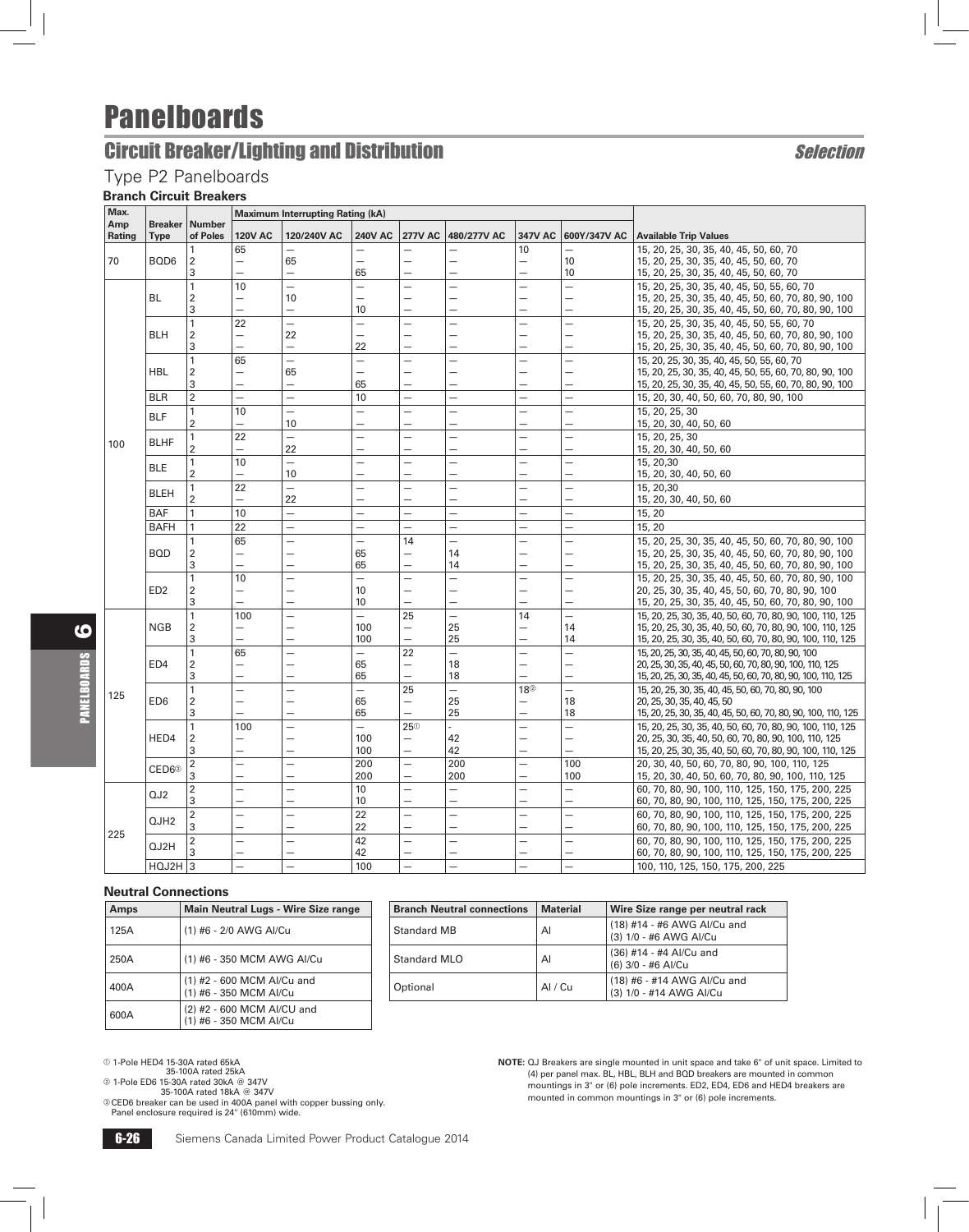# Type P2 Panelboard Kit and Accessories Selection

#### **Branch Breaker Connector Kits**

| <b>Kit Number</b>                                      | <b>Description</b>                                                                                                                        | <b>Contents</b>                                                                                     |
|--------------------------------------------------------|-------------------------------------------------------------------------------------------------------------------------------------------|-----------------------------------------------------------------------------------------------------|
| BBKB32<br>BBKB32AT<br><b>BBKB32CS</b>                  | BL/BQD 6-pole 3" branch breaker kit Cu/Tin<br>BL/BQD 6-pole 3" branch breaker kit Al/Tin<br>BL/BQD 6-pole 3" branch breaker kit Cu/Silver | Kit contains top barrier, (3) A/C connectors, (1) B connector, hardware                             |
| <b>BBKCED32</b><br><b>BBKCED32CS</b>                   | CED branch breacker kit Cu/Tin<br>CED branch breacker kit Cu/Silver                                                                       | Kit contains connector kit for P2 400A, 24" wide only                                               |
| <b>BBKED32</b><br><b>BBKED32AT</b><br><b>BBKED32CS</b> | ED 6-pole 3" branch breaker kit Cu/Tin<br>ED 6-pole 3" branch breaker kit Al/Tin<br>ED 6-pole 3" branch breaker kit Cu/Silver             | Kit contains breaker support, inter-phase barrier, (3) A/C connectors,<br>(1) B connector, hardware |
| <b>BBKNB32</b><br><b>BBKNB32AT</b><br><b>BBKNB32CS</b> | NGB 6-pole 3" branch breaker kit Cu/Tin<br>NGB 6-pole 3" branch breaker kit Al/Tin<br>NGB 6-pole 3" branch breaker kit Cu/Silver          | Kit contains top barrier, (3) A/C connectors, (1) B connector, hardware                             |
| BBKQ1<br><b>BBKQ1AT</b><br><b>BBKQ1CS</b>              | QJ 6-pole branch breaker kit Cu/Tin<br>QJ 6-pole branch breaker kit Al/Tin<br>QJ 6-pole branch breaker kit Cu/Silver                      | Kit contains all connectors and cover plates necessary to mount both 2<br>and 3-pole breakers       |

#### **Type P2 Miscellaneous Parts and Accessories**

| <b>Catalogue Number</b>        | <b>Description</b>                                                          |
|--------------------------------|-----------------------------------------------------------------------------|
| 12-1110-01                     | 1 Directory card for 1-42 circuits                                          |
| 11-1824-01                     | 1 Plastic directory card holder                                             |
| <b>MCHK</b>                    | 1 Metallic directory card holder                                            |
| FPLK <sub>2</sub>              | 2 Fas-latch trim locks with 2 keys                                          |
| DFK1                           | BL, BQD, ED deadfront kit for 1" (include 7 different length centre strips) |
| DFFP3                          | 1 Filler plate 3"                                                           |
| <b>EGK</b>                     | 1 Aluminum non-insulated ground bar                                         |
| <b>ECGK</b>                    | 1 Copper non-insulated ground bar                                           |
| EWK1                           | 1 End walls with knockouts (20"W x 5.75"D)                                  |
| <b>IGK</b>                     | 1 Insulated AI ground bar                                                   |
| <b>ICGK</b>                    | 1 Insulated Cu ground bar                                                   |
| IMK <sub>1</sub>               | 1 Interior adjusting kit                                                    |
| JCK24                          | 24 Trim screws and 24 trim clips                                            |
| NBK03                          | 1 Number Strip 1-42                                                         |
| NBK04                          | 1 Number Strip 43-84                                                        |
| NBK05                          | 1 Number Strip 85-126                                                       |
| NBK3                           | 1 Numbering Button Kit 1@42                                                 |
| NBK4                           | 1 Numbering Button Kit 43@84                                                |
| NBK <sub>5</sub>               | 1 Numbering Button Kit 85@126                                               |
| QF3-UL                         | 1 Filler Plate 1"                                                           |
| <b>P2BK1</b>                   | 1 P2 250A Max. Bonding Kit                                                  |
| P <sub>2</sub> BK <sub>2</sub> | 1 P2 400A Max. Bonding Kit                                                  |
| P <sub>2</sub> BK <sub>3</sub> | 1 P2 600A Max. Bonding Kit                                                  |
| <b>SDKN</b>                    | 1 Dripshield 20"W x 5.75"D                                                  |

#### **Type P2 Spare Part Kit**

|       | <b>Description</b>                                                                                                                                                                                                                                                                                                                                                                                                                       |
|-------|------------------------------------------------------------------------------------------------------------------------------------------------------------------------------------------------------------------------------------------------------------------------------------------------------------------------------------------------------------------------------------------------------------------------------------------|
| MHKP2 | • 8 trim screws<br>• 8 trim clips<br>• 1 bonding kit 600A max.<br>• 1 int. adjusting kit<br>• 2 Al non-insulated ground bar<br>. 2 Cu non-insulated ground bar<br>• 2 Insulated AI ground bar<br>• 2 Insulated Cu ground bar<br>• 1 Directory card 1-42 ccts<br>• 1 Directory card 43-84 ccts<br>■ 1 numbering button kit 1-42 ccts<br>1 numbering button kit 43-84 ccts<br>1 Panelboard instruction book<br>• 2 plastic directory pouch |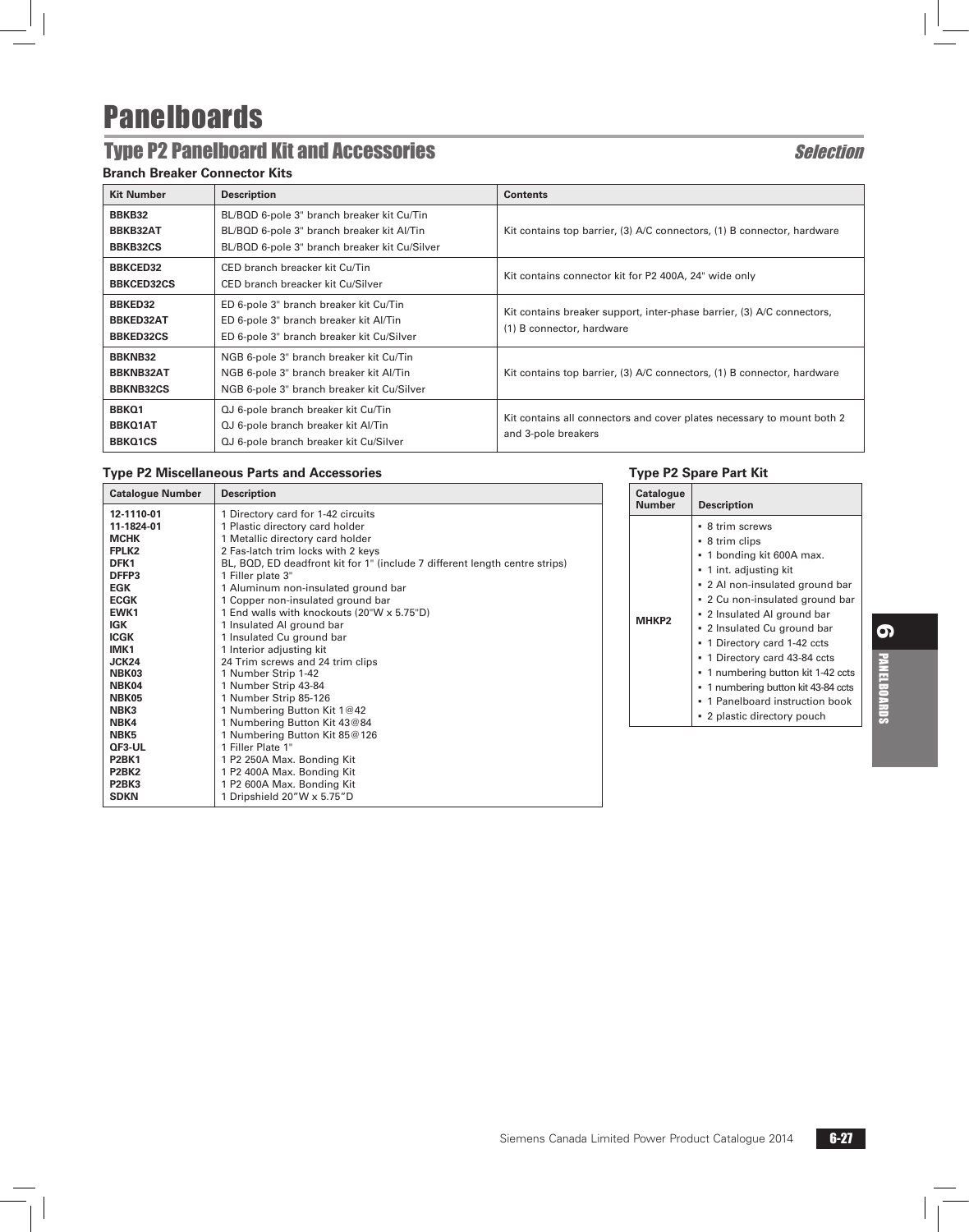## **Type P2 Panelboard Factory Assembled/Modifications and Additions Selection**

### Enclosure Modifications

#### **Description**

| Type 1 with gasket<br>Type 1 with dripshield<br>Type 3R - Waterproof and silicone free<br>Type 3R/12 - Dustproof<br>Type 4/4X - Standard type 304 Stainless Steel<br>Type 4/4X - Type 316 Stainless Steel<br>Wider enclosure - 24" wide |  |
|-----------------------------------------------------------------------------------------------------------------------------------------------------------------------------------------------------------------------------------------|--|
| Hinged trim<br>Piano hinged trim<br>Trim with padlock<br>Door-in-door trim<br>Screw to the box trim<br>Trim with gasketed door<br>Stainless steel trim                                                                                  |  |
| Mounted devices                                                                                                                                                                                                                         |  |
| • Pilot lights                                                                                                                                                                                                                          |  |
| • Toggle switches                                                                                                                                                                                                                       |  |
| • Push buttons                                                                                                                                                                                                                          |  |
| (Devices mounted into a 10" minimum                                                                                                                                                                                                     |  |
| box extension).                                                                                                                                                                                                                         |  |
| Painted boxes                                                                                                                                                                                                                           |  |
| Custom colours                                                                                                                                                                                                                          |  |
| <b>Panel Skirts</b><br>See page 6-47                                                                                                                                                                                                    |  |

### Panel Modifications

#### **Service Entrance Label**

Type P2 Panelboards are factory labeled "SUITABLE FOR USE AS SERVICE ENTRANCE EQUIPMENT" when identified as "Service Entrance" at the time of order entry. For regulations governing this feature, please consult CEC, CSA or local electrical authorities.

#### **Bus Material**

6

PANELBOARDS

**VELBOARDS** 

Represented by "A", "C" or "E" in the 11th digit of the catalogue number

Standard bussing is tin plated Al, alternate bus bar material can be selected:

- Tin plated copper
- **Silver plated copper optional**

#### **Branch and Main Breaker Accessories**

- See section 5.
- Handle blocks
- Handle locks
- **Aux. Contacts**<sup>®</sup>
- $\cdot$  UVR $^{\circ}$

Panel Modifications (cont.)

#### **Subfeed (Double) Lugs**— For Main Lug Panelboards Only

| Ampere<br>Rating | Type          | <b>Connector</b><br><b>Wire Range</b> |
|------------------|---------------|---------------------------------------|
| 125              | Al Mechanical | (2) #14 AWG -<br>2/0 AWG AI/Cu        |
| 250              | Al Mechanical | (2) #6 AWG -<br>350 kcmil Al/Cu       |
| 400              | Al Mechanical | (2) #2 AWG -<br>600 kcmil Al/Cu       |

**Note:** Ref. p.6-29 for box size additions (inches) for optional features

#### **Feed-Thru Lugs** — Cannot be used in conjonction with SPD or Subfeed Breakers (200% Neutral not available)

| <b>Type</b>   | <b>Connector</b><br><b>Wire Range</b>                                                                    |  |  |  |  |
|---------------|----------------------------------------------------------------------------------------------------------|--|--|--|--|
| Al Mechanical | $(1)$ #6 AWG -<br>2/0 AWG AI/Cu                                                                          |  |  |  |  |
| Cu Mechanical | $(1)$ #6 AWG -<br>350 kcmil Cu                                                                           |  |  |  |  |
| Compression   | $(1)$ #6 AWG -<br>350 kcmil Al/Cu                                                                        |  |  |  |  |
| Al Mechanical | (1) #6 AWG -<br>350 kcmil Al/Cu                                                                          |  |  |  |  |
| Cu Mechanical | (1) #6 AWG -<br>350 kcmil Cu                                                                             |  |  |  |  |
| Compression   | $(1)$ #6 AWG -<br>350 kcmil Al/Cu                                                                        |  |  |  |  |
| Al Mechanical | $(1)$ #2 AWG -<br>600 kcmil Al/Cu and<br>(1) 1/0 AWG -<br>250 kcmil Al/Cu                                |  |  |  |  |
| Cu Mechanical | $(1) 1/0$ AWG -<br>600 kcmil or<br>(2) 1/0 AWG -<br>4/0 AWG                                              |  |  |  |  |
| Compression   | (1) 250 kcmil -<br>600 kcmil Cu or<br>(2) #6 AWG -<br>350 kcmil Al/Cu                                    |  |  |  |  |
| Al Mechanical | (2) #2 AWG -<br>600 kcmil Al/Cu                                                                          |  |  |  |  |
| Cu Mechanical | (2) #2 AWG -<br>600 kcmil Cu                                                                             |  |  |  |  |
| Compression   | (2) #6 AWG -<br>350 kcmil Al/Cu<br>(2) 400 kcmil -<br>600 kcmil Al or<br>(2) 400 kcmil -<br>500 kcmil Cu |  |  |  |  |
|               |                                                                                                          |  |  |  |  |

**Note:** Ref. p.6-29 for box size additions (inches) for optional features

#### **Contactor**

- b Asco 920 through 225 amps installed in an 24" auxiliary box
- **Siemens LEN through 200A installed in** auxiliary box: LEN 30A-60A = Min.  $5\frac{3}{4}$ "D x 20"W x 10"H LEN 100A = Min.  $5\frac{3}{4}$ "D x 20"W x 18"H
- LEN 200A = Min. 7¾"D x 20"W x 24"H

#### **Increase Capacity Neutral up to 200%**  (N/A on Feed Thru Lugs & Subfeed Lugs)

|     | <b>Main Bus Amps</b> |                |          |  |
|-----|----------------------|----------------|----------|--|
| 125 |                      |                |          |  |
| 250 |                      |                |          |  |
| 400 |                      |                |          |  |
| 600 |                      |                |          |  |
| -   | - - - -              | $\blacksquare$ | $\cdots$ |  |

See page 6-29 for unit space adders and compatibility with other options.

#### **Grounding of Panelboards**

 Ground Bars are shipped with the panel interior factory mounted.

- **Non-Insulated Equipment Ground Bar**
- **Copper Non-Insulated Ground Bar**
- **Al Insulated Equipment Ground Bar**
- Cu Insulated Equipment Ground Bar

#### **Shunt Trip on Main or Branch**

BL, BLH, HBL, NGB, ED4, HED4, HED6, uses 1" unit space for shunt trip. All others may be used on mains or subfeeds.

#### **Surge Protective Device** see section 9

#### b TPS3 01

- Bus connected
- Internally mounted (30A breaker required to feed SPD)
- Externally mounted in a 15" high aux. enclosure (30A breaker required to feed SPD)
- $-$  TPS3 09
- Internally mounted (20A breaker required to feed SPD)
- Externally mounted (20A breaker required to feed SPD)

#### $-DSS 12$

 - Externally mounted (40A breaker required to feed SPD)

 $@$  Accessories on 1" pole breakers (BL, BQD, ED) will take unit space.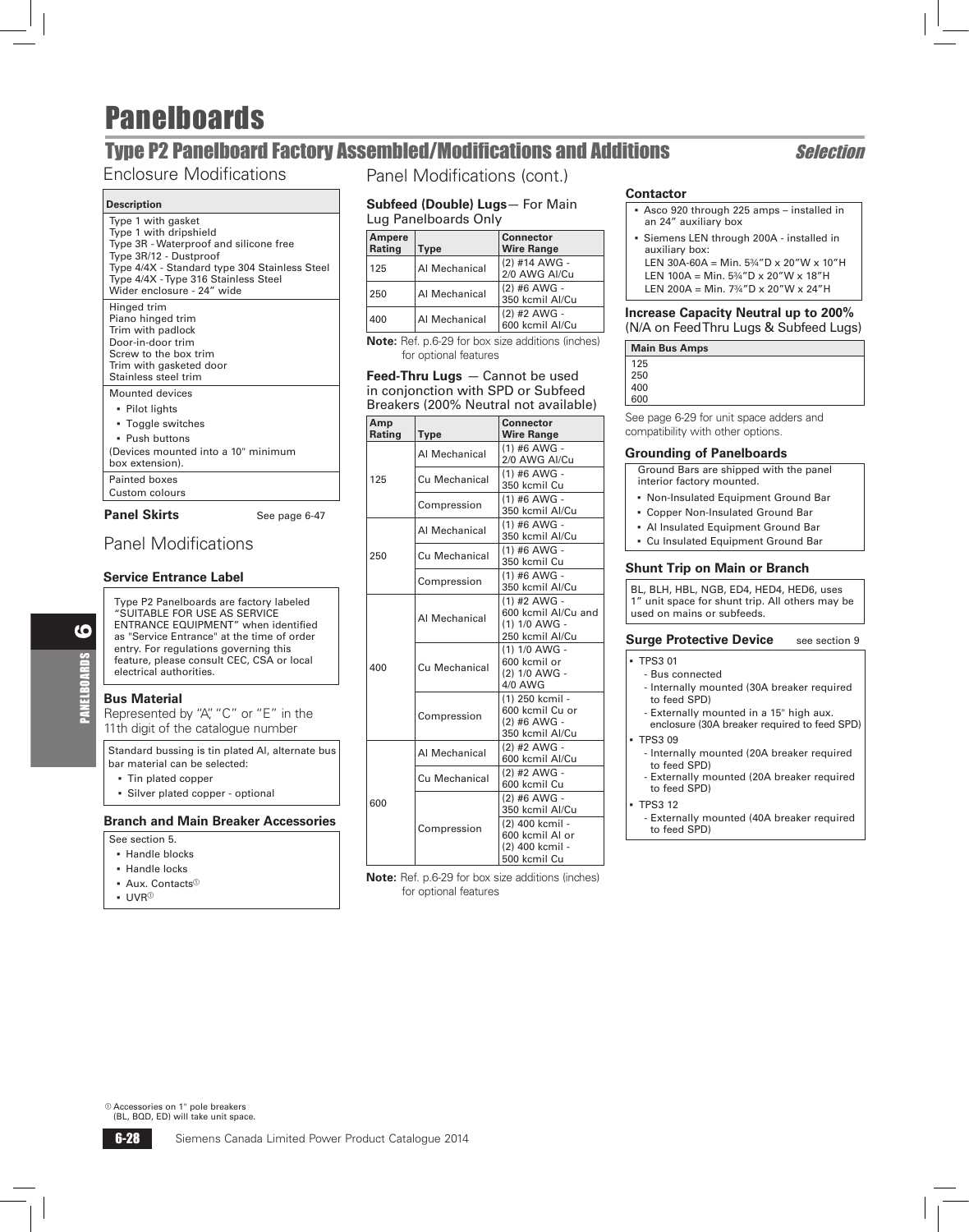# Type P2 Panelboard Standard Modifications and Additions Selection

**Box Size Additions for Optional Features** - Inches (mm)

|                                     | <b>Main Lugs</b> |                          |                    |                    | <b>Main Breakers</b>                  |                              |                            |                      |                     |                             |                            |                             |                   |                    |                   |                          |
|-------------------------------------|------------------|--------------------------|--------------------|--------------------|---------------------------------------|------------------------------|----------------------------|----------------------|---------------------|-----------------------------|----------------------------|-----------------------------|-------------------|--------------------|-------------------|--------------------------|
| <b>Options</b>                      | 125A             | 250A                     | 400A               | 600A               | 125A<br>Horiz.<br>BL, BQD,<br>ED, NGB | 125A<br>Horiz.<br><b>CED</b> | 125A<br>Vert.<br><b>ED</b> | 225A<br>Horiz.<br>QJ | 225A<br>Vert.<br>QJ | 225A<br>Horiz.<br><b>FD</b> | 250A<br>Vert.<br><b>FD</b> | 250A<br>Vert.<br><b>CFD</b> | 400A<br><b>JD</b> | 400A<br><b>CJD</b> | 600A<br><b>LD</b> | 600A<br><b>CLD</b>       |
| *Min. Box Size                      | 26<br>(660)      | 32<br>(813)              | 38<br>(965)        | 38<br>(965)        | 26<br>(660)                           | 32<br>(813)                  | 32<br>(813)                | 32<br>(813)          | 38<br>(965)         | 38<br>(965)                 | 44<br>(1118)               | 50<br>(1270)                | 50<br>(1270)      | 62<br>(1575)       | 56<br>(1422)      | 62<br>(1575)             |
| 200% Neutral<br>(lug type)          | $\Omega$         | $\Omega$                 | $6$ (all)<br>(152) | $6$ (all)<br>(152) | $\mathbf{0}$                          | 0                            | $\mathbf{0}$               | N/A                  | $\Omega$            | N/A                         | $\Omega$                   | $\Omega$                    | $\Omega$          | 0                  | $\Omega$          | 0                        |
| Std. Lugs<br>(100% Neut. PNL)       | $\Omega$         | $\Omega$                 | 0                  | 0                  | $\mathbf{0}$                          | 0                            | $\mathbf{0}$               | $\Omega$             | $\Omega$            | $\Omega$                    | $\mathbf{0}$               | $\mathbf{0}$                | $\mathbf{0}$      | 0                  | 0                 | $\mathbf{0}$             |
| <b>CU Lugs (100%</b><br>Neut. PNL)  | 6<br>(152)       | 6<br>(152)               | 6<br>(152)         | $\Omega$           | N/A                                   | N/A                          | 0                          | N/A                  | $\mathbf 0$         | N/A                         | $\Omega$                   | $\Omega$                    | $\Omega$          | $\Omega$           | $\Omega$          | 0                        |
| Comp Lugs<br>(100% Neut. PNL)       | 6<br>(152)       | 6<br>(152)               | 6<br>(152)         | 6<br>(152)         | N/A                                   | N/A                          | $\Omega$                   | N/A                  | $\mathbf 0$         | N/A                         | $\Omega$                   | $\mathbf{0}$                | 0                 | 0                  | $\Omega$          | $\mathbf{0}$             |
| Feed-thru<br><b>Standard Lugs</b>   | 6<br>(152)       | 6<br>(152)               | 12<br>(305)        | 12<br>(305)        | 6<br>(152)                            | 6<br>(152)                   | 6<br>(152)                 | N/A                  | 6<br>(152)          | N/A                         | 6<br>(152)                 | 6<br>(152)                  | 12<br>(305)       | 12<br>(305)        | 12<br>(305)       | $\overline{12}$<br>(305) |
| Feed-thru Cu Luas                   | 6<br>(152)       | 6<br>(152)               | 12<br>(305)        | N/A                | N/A                                   | N/A                          | 6<br>(152)                 | N/A                  | 6<br>(152)          | N/A                         | 6<br>(152)                 | 6<br>(152)                  | 12<br>(305)       | 12<br>(305)        | N/A               | N/A                      |
| Feed-thru<br>Comp Lugs              | 6<br>(152)       | 12<br>(305)              | 12<br>(305)        | N/A                | N/A                                   | N/A                          | 6<br>(152)                 | N/A                  | 6<br>(152)          | N/A                         | 12<br>(305)                | 12<br>(305)                 | 12<br>(305)       | 12<br>(305)        | N/A               | N/A                      |
| <b>Subfeed Standard</b><br>Lugs     | $\Omega$         | 6<br>(152)               | 6<br>(152)         | N/A                | N/A                                   | N/A                          | N/A                        | N/A                  | N/A                 | N/A                         | N/A                        | N/A                         | N/A               | N/A                | N/A               | N/A                      |
| (1) FD Subfeed<br>(Horizontal Mtg.) | N/A              | $\overline{12}$<br>(305) | 12<br>(305)        | 12<br>(305)        | N/A                                   | N/A                          | N/A                        | N/A                  | N/A                 | 12<br>(305)                 | 12<br>(305)                | 12<br>(305)                 | 12<br>(305)       | 12<br>(305)        | 12<br>(305)       | $\overline{12}$<br>(305) |
| (2) FD Subfeed<br>(Vertical Mtg.)   | N/A              | 24<br>(610)              | 24<br>(610)        | 24<br>(610)        | N/A                                   | N/A                          | N/A                        | N/A                  | N/A                 | 24<br>(610)                 | 24<br>(610)                | 24<br>(610)                 | 24<br>(610)       | N/A                | N/A               | N/A                      |
| SPD                                 | 12<br>(305)      | 12<br>(305)              | 12<br>(305)        | 12<br>(305)        | 12<br>(305)                           | 12<br>(305)                  | 12<br>(305)                | 12<br>(305)          | 12<br>(305)         | 12<br>(305)                 | 12<br>(305)                | 12<br>(305)                 | 12<br>(305)       | 12<br>(305)        | 12<br>(305)       | 12<br>(305)              |

**NOTE:** N/A = OPTION NOT AVAILABLE

\*Min. Box Size, corresponding to 9" of Unit Space.

#### **Compression Lugs**

| <b>Style</b>           | <b>Amp Rating</b> | <b>Breaker Type</b>                       | <b>Compression Connector</b><br><b>Wire Range</b> | Box Height Addition - Inches (mm)            |  |
|------------------------|-------------------|-------------------------------------------|---------------------------------------------------|----------------------------------------------|--|
| MLO                    | 125               | N/A                                       | (1) #6 AWG - 350 kcmil Al/Cu                      | 6(152)                                       |  |
|                        | 250               | N/A                                       | (1) #6 AWG - 350 kcmil Al/Cu                      | 6(152)                                       |  |
|                        | 400               | N/A                                       | (1) 250 - 600 kcmil Cu                            | 6(152)                                       |  |
|                        |                   |                                           | (2) #6 AWG - 350 kcmil Al/Cu                      |                                              |  |
|                        | 600               | N/A                                       | (2) #6 AWG - 350 kcmil Al/Cu                      | 6(152)                                       |  |
|                        |                   |                                           | (2) 400 - 600 kcmil Al or                         |                                              |  |
|                        |                   |                                           | (2) 400 - 500 kcmil Cu                            |                                              |  |
|                        | 100               | ED2, ED4, ED6, HED4, CED6 <sup>0</sup>    | (1) 2/0 AWG AI/Cu                                 | Box must go to 24" wide on CED6 breaker only |  |
| Main<br><b>Breaker</b> |                   |                                           |                                                   | Add 6" to box height for NØ                  |  |
|                        | 250               | FXD6, HFD6, CFD6                          | (1) 350 kcmil Al/Cu                               | Box must go to 24" wide for all breakers     |  |
|                        |                   |                                           |                                                   | Requires an additional 6.0" box height       |  |
|                        | 400               | JD6, JXD6, HJD6, CJD6, SJD6, SHJD6, SCJD6 | (1) 500 kcmil Al/Cu                               | 9(229)                                       |  |
|                        | 600               | LD6, LXD6, HLD6, CLD6, SLD6, SHLD6, SCLD6 | (1) 500 kcmil Al/Cu                               | 6(152)                                       |  |

**NOTE:** Standard compression lugs used for P2 are range taking lugs and may require a particular crimping tool to accommodate the range. Consult factory for information.

#### **Alternate Lugs**

| <b>Style</b>           | Amp<br>Rating | <b>Breaker Type</b>                       | <b>Alternate Connector</b><br><b>Wire Range</b>                | <b>Box Height Addition - Inches (mm)</b> |
|------------------------|---------------|-------------------------------------------|----------------------------------------------------------------|------------------------------------------|
| <b>MLO</b>             | 400           | N/A                                       | (1) 250 - 750 kcmil Al/Cu or<br>(2) #3/0 AWG - 250 kcmil Al/Cu | 6(152)                                   |
| Main<br><b>Breaker</b> | 400           | JD6, JXD6, HJD6, CJD6, SJD6, SHJD6, SCJD6 | (1) #4/0 AWG - 750 kcmil Al/Cu                                 | 6(152)                                   |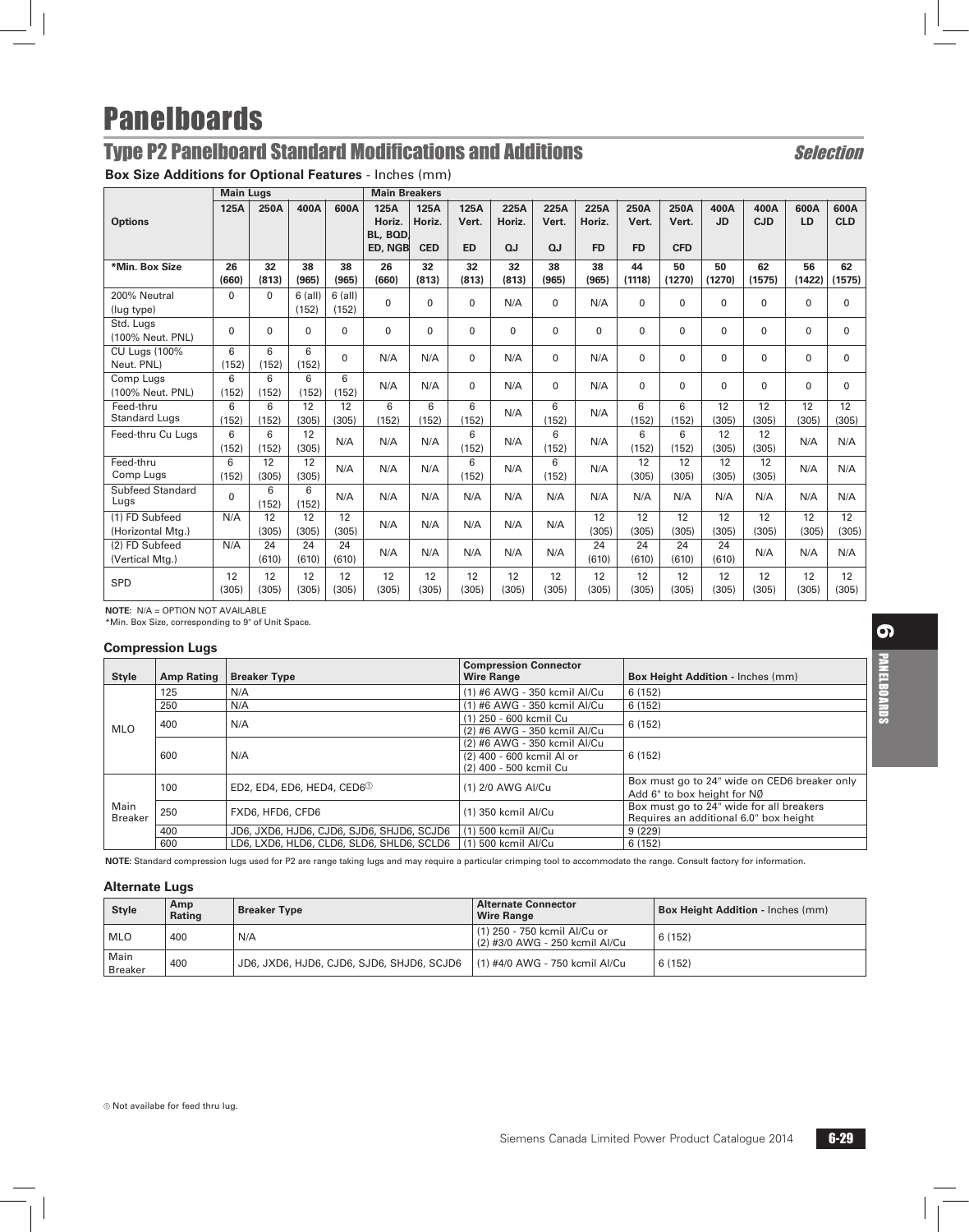## Type P2 Panelboard Kits and Accessories Selection

### **Standard Enclosures**

|                        | <b>Catalogue Number</b> |                     |                           |                             |  |  |
|------------------------|-------------------------|---------------------|---------------------------|-----------------------------|--|--|
| <b>Box</b><br>Height - | <b>Type 1 Standard</b>  |                     |                           |                             |  |  |
| Inches (mm)            | <b>Box</b>              | <b>Surface Trim</b> | Flush Trim $^{\circledR}$ | Type $3R/12^{\circledcirc}$ |  |  |
| 26 (660)               | <b>B26</b>              | <b>S26B</b>         | <b>F26B</b>               | <b>WP26</b>                 |  |  |
| 32 (813)               | <b>B32</b>              | <b>S32B</b>         | <b>F32B</b>               | <b>WP32</b>                 |  |  |
| 38 (965)               | <b>B38</b>              | <b>S38B</b>         | <b>F38B</b>               | <b>WP38</b>                 |  |  |
| 44 (1118)              | <b>B44</b>              | <b>S44B</b>         | <b>F44B</b>               | <b>WP44</b>                 |  |  |
| 50 (1270)              | <b>B50</b>              | <b>S50B</b>         | <b>F50B</b>               | <b>WP50</b>                 |  |  |
| 56 (1422)              | <b>B56</b>              | <b>S56B</b>         | <b>F56B</b>               | <b>WP56</b>                 |  |  |
| 62 (1575)              | <b>B62</b>              | <b>S62B</b>         | <b>F62B</b>               | <b>WP62</b>                 |  |  |
| 68 (1727)              | <b>B68</b>              | <b>S68B</b>         | <b>F68B</b>               | <b>WP68</b>                 |  |  |
| 74 (1880)              | <b>B74</b>              | <b>S74B</b>         | <b>F74B</b>               | <b>WP74</b>                 |  |  |
|                        |                         |                     |                           |                             |  |  |

#### **Options For Type 1 Trims**

Hinged trim – Replace "B" suffix with "H" Door-in-door – Replace "B" suffix with "D" Screw to box – Replace "B" suffix with "C" Trim with padlock – Add "–PL" suffix Metal card holder – Add "M" suffix on all trims

#### **Option For 24" Wide Enclosures**

24" wide with equal gutter on both sides - Add "24" as prefix